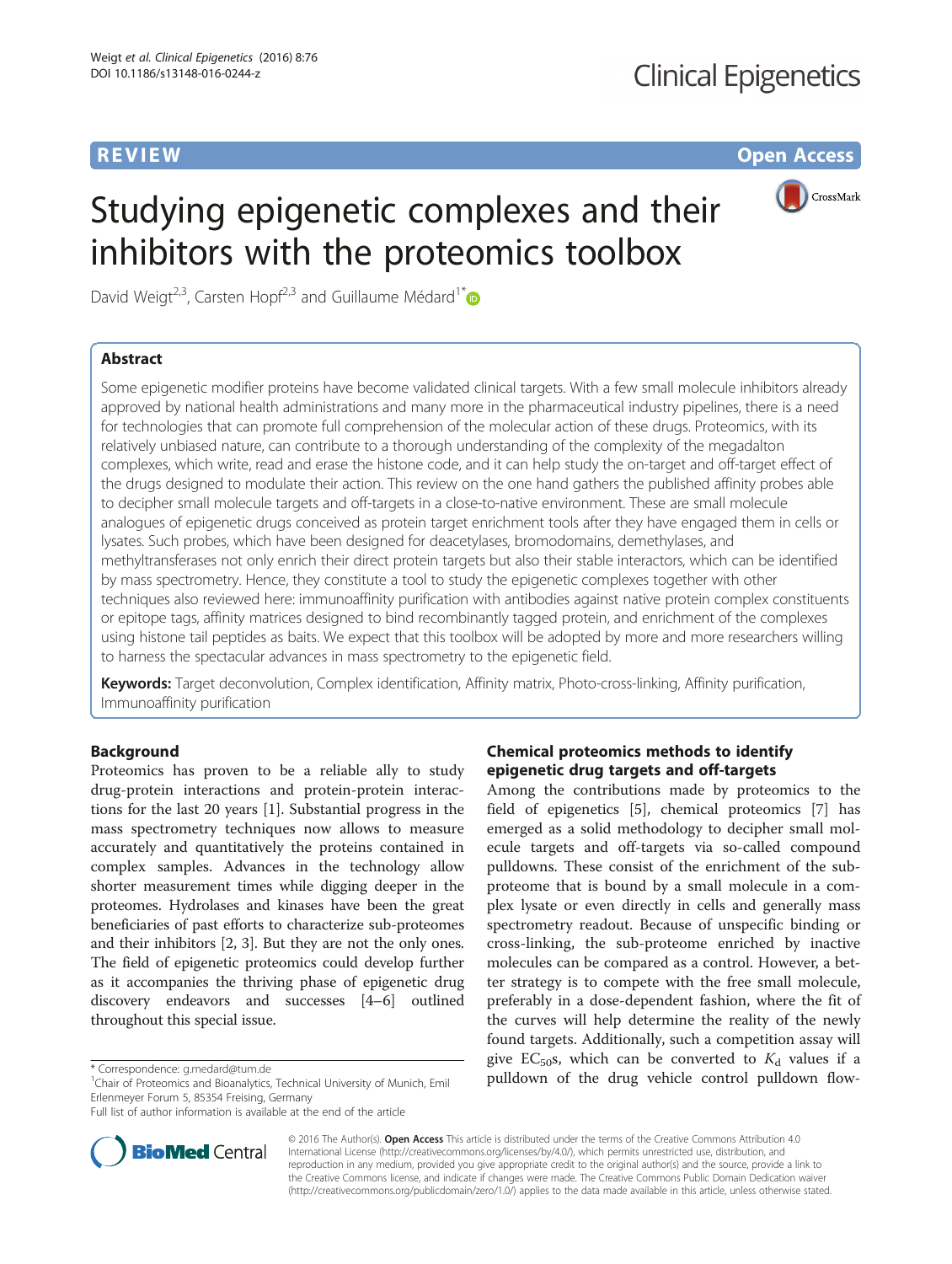through is performed to assess the depletion of each protein [\[8](#page-12-0)].

It has to be noted that the foremost advantage of the chemical proteomics approach is that the assay can be performed in disease-relevant systems, where the proteins are close to the native state, contain the relevant PTMs, and are engulfed in their complexes.

The ability of chemical proteomics approaches to characterize a comprehensive spectrum of targets and off-targets in cells or tissues is of fundamental importance for a thorough understanding of compound promiscuity or polypharmacology [\[9](#page-12-0)] in these systems, i.e., the bothersome or welcome fact that a single drug often engages multiple targets, some of which are unknown during its discovery. Chemical proteomics therefore serves as a key link between diverse drug responses on a cellular or organismal level and a compound's selectivity that is being increasingly scrutinized in the emerging field of systems pharmacology [[10\]](#page-12-0)—in epigenetics or beyond.

For example, Maleszewska et al. observed that, at low concentration, the HDAC2 inhibitor valproic acid increased H4 deacetylation in C6 glioma cells. This contradictory effect was hypothesized to be due to various known off-targets of valproic acid [[11](#page-12-0)]. Moreover, the compound LY294002, which has been used as a PI3K inhibitor in more than 5000 PubMed-referenced publications, has clear PI3K-independent effects in cells. A chemical proteomics study recently revealed that the so far incomprehensible effects of this tool inhibitor (shared by a PI3K-inactive structural analogue) most likely result from activity against bromodomain proteins [[12\]](#page-12-0).

This may serve as an example for a widely accepted chemical proteomics strategy to distinguish members of the targeted protein complex from mistakenly captured off-targets, namely the use of orthogonal probes. Due to their chemically different structures, orthogonal probes are expected to not only share specificity for the targeted protein complex but also have different sets of offtargets [\[13](#page-13-0)]. Vice versa, this approach can also be a valuable tool to purposely screen for off-targets of known inhibitors to elucidate mechanisms behind complicated phenotypic effects.

The term activity-based protein profiling (ABPP) has been generalized to any kind of pulldowns featuring some covalent bond between the small molecule of interest and the proteins it is bound to. This wording was meaningful when it was coined for the study of hydrolases: the probe was effectively hijacking the chemical mechanism of the enzymatic reaction, since the molecules were designed to react analogous to a substrate. It is however questionable if a binding followed by proximity driven photo-cross-linking can be assimilated to activity. Indeed, it carries with it the confusion of activity assay versus binding assay. As recently in the kinase field, activity profiling was claimed to be achieved with affinity matrices made out of type I kinase inhibitors before this conclusion was recently proven to be a seldom case, it appears important to be somewhat careful with this shift of meaning [\[14](#page-13-0)]. We are therefore choosing to avoid the ABPP acronym in the review, when the molecules described are not hijacking the mechanism of the proteins. Most of the probes are binding in the active pocket of the enzymes without being analogues of reaction intermediates and are therefore affinity probes. Some strategies make full use of a strong affinity that allow the maintenance of the interaction long-enough so that the interactors can be identified after washing. Other strategies feature a subsequent step of crosslinking, which bears the advantage of covalent linkage and the possibility of locating the binding event. These strategies, however, also give rise to unspecific crosslinking where the kinetics play a crucial role.

The conceptually simplest approach to decipher the targets of a drug is to immobilize a linkable analogue of the molecule on a solid matrix and to proceed to the enrichment of the binders out of a cell or tissue lysate. This approach is incompatible with the *in cellulo* binding that is addressable by a molecule equipped with a handle allowing post-lysis pulldowns. In this case, a cross-linker can also be added. It has to be noted that any modification of the initial molecule can impair binding, that the bulk and length of the linker matters, and that cross-linking can be relatively low-yielding and unspecific [\[15\]](#page-13-0). Hence, we propose to distinguish (Fig. [1](#page-2-0)) between the:

- Small molecule ligand immobilized on a solid matrix. Different solid matrices can be envisioned, the most common being Sepharose beads or magnetic beads.
- Small molecule ligand functionalized with an enrichment handle. This enrichment handle can be a biotin moiety, allowing subsequent enrichment with a streptavidin matrix. It can also be a biorthogonal tag allowing for further enrichment using click reactions [[16](#page-13-0), [17\]](#page-13-0).
- Small molecule ligand functionalized with a crosslinking group and an enrichment handle. The crosslinking group are very often photoreactive functionalities such as benzophenones, aryl azides, or diazirines [[18](#page-13-0), [19](#page-13-0)].

#### Deacetylase enrichment probes

Since the HDAC inhibitor Vorinostat (aka SAHA) has been the epigenetic drug the most studied by chemical proteomics, we shall begin by describing the various reported approaches using linkable analogues of this molecule. They constitute a good overview of what is possible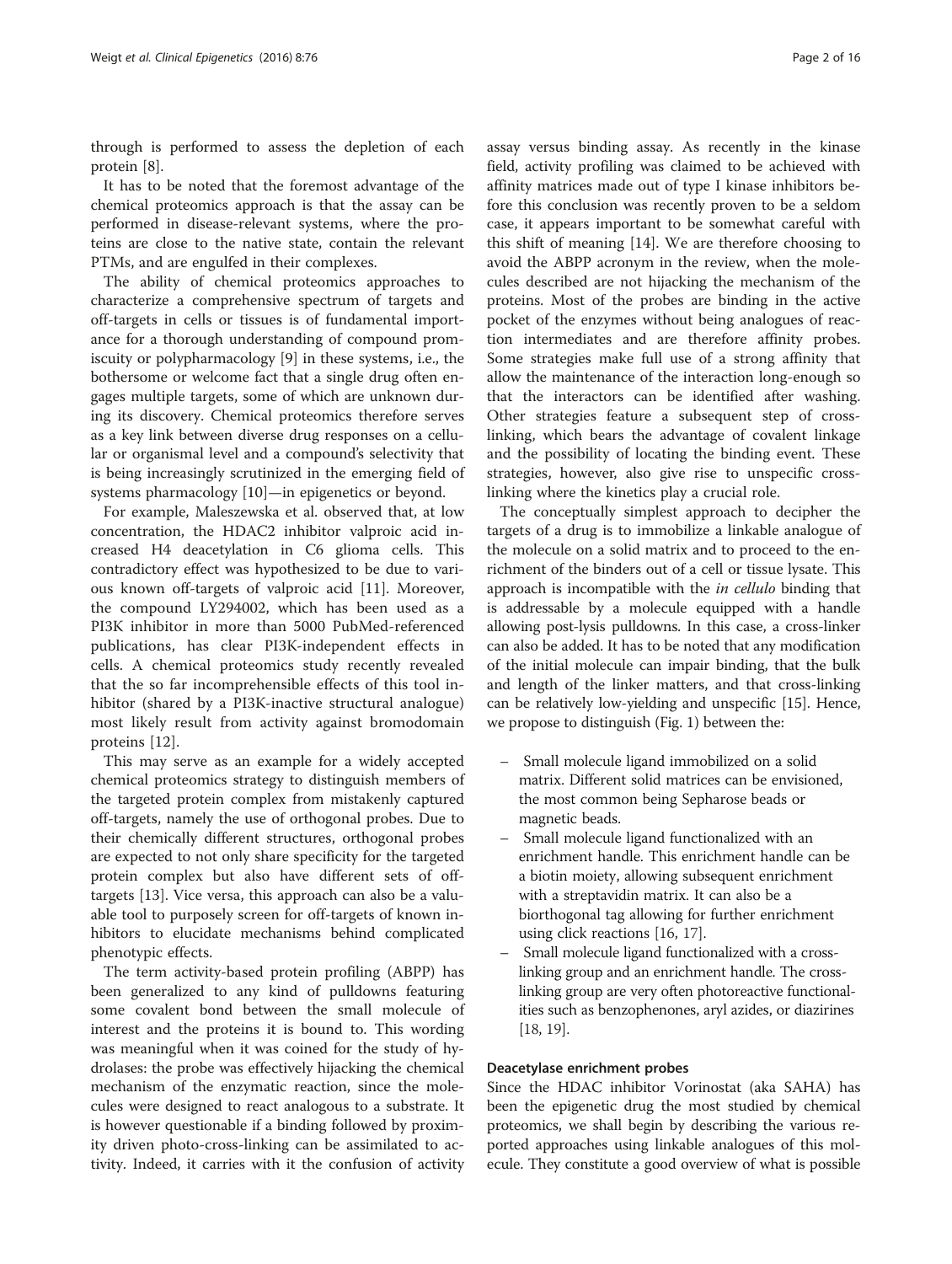<span id="page-2-0"></span>

in the field: all the approaches described above (Fig. 1) have indeed been successfully used for the identification of Vorinostat targets.

A team of researchers in Cellzome immobilized a linkable analogue of Vorinostat (p-aminomethyl Vorinostat) and an analogue of Givinostat on Sepharose beads to obtain an affinity matrix able to enrich HDAC1, 2, 3, 6, 8, and 10 out of K562 cell extracts. They then set the free Vorinostat and 15 other HDAC inhibitors (PCI-34051, MC-1293, valproic acid, PCI-24781, Romidepsin, Tacedinaline, Entinostat, BML-210, Mocetinostat, Scriptaid, Belinostat, Apicidin, Panobinostat, Dacinostat, Trichostatin A) to compete for binding with the beads using six different drug concentrations. The proteins eluted from the beads were labeled with TMT and measured simultaneously to obtain the dose-response curves in one mass spectrometry measurement.  $Kd_{\text{app}}s$  for all the drug-native protein interactions could hence be obtained, establishing the selectivity profiles of these inhibitors. The authors then adapted the chemical proteomics method to high-throughput replacing mass spectrometry readout by multiplexed fluorescent antibody on "dot blot" arrays. This allowed them to profile a small library of molecules in the lysate of Jurkat and Ramos cells for HDAC1, 2, 3, and 6 binding. Bufexamac, an antiinflammatory drug with unknown target, was identified as preferentially inhibiting HDAC6 in this screen, and its profile was further assessed by the original chemical proteomics profiling assay revealing its selectivity for HDAC6 and 10 in the 10 μM range [\[20](#page-13-0)]. The immobilized Vorinostat was later also used to profile dual HDAC/BET inhibitor binding to class I and IIb HDACs [[21\]](#page-13-0). Lu et al. also immobilized Vorinostat using a pamino Vorinostat analogue and enriched binders out of Hela cell lines which they compared to the proteins enriched by control beads with a mass spectrometry readout [[22](#page-13-0)]. Salisbury and Cravatt introduced in 2007 an analogue (SAHA-BPyne) of Vorinostat featuring a benzophenone moiety for UV induced cross-linking and a terminal alkyne that was used to click on azidorhodamine for gel visualization or onto an azide containing biotin analogue for enrichment with avidin beads. HDAC1, 2, 3, and 6 could be identified as targets after on-bead digestion and mass spectrometry readout in some cancer cell line lysates. The probe could also be used in cellulo. No other direct binder of Vorinostat was identified by the method [[23](#page-13-0)]. Others created their capture tool based on Vorinostat and featuring a biotin tag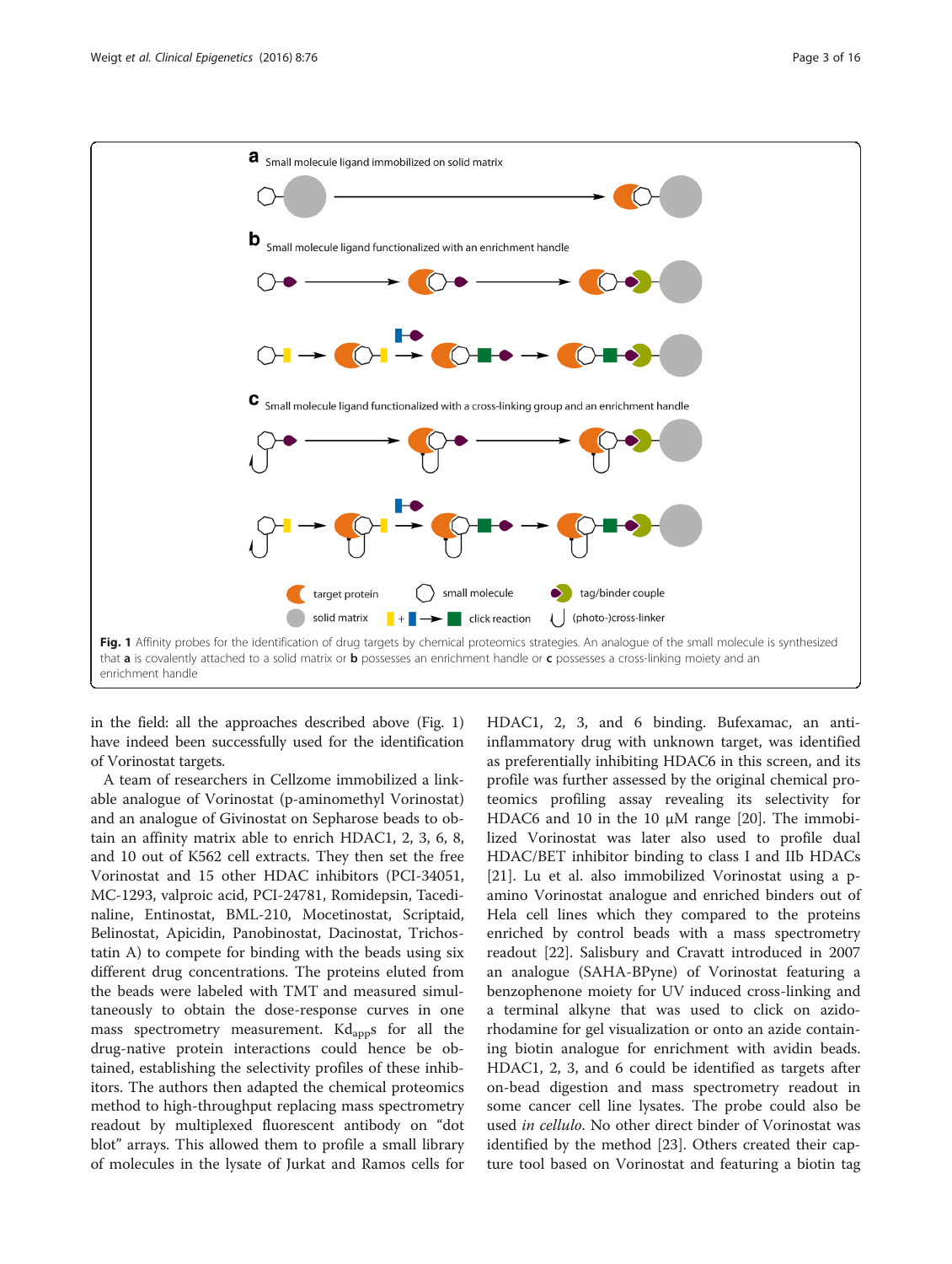and an aryltrifluoromethyldiazirine moiety attached by extended hydrophilic linkers. They identified HDAC1, 2, 3, and 6 as well as 13 other proteins as specifically enriched by the probe out of HepG2 cell lysate, among which they confirmed ISOC2 as a direct binder [\[24](#page-13-0)]. Petukhov and coworkers also created a Vorinostat derivative with a 3-azido-5-azidomethylbenzyloxy moiety appended to the 4-position of the Vorinostat phenyl, allowing UV cross-linking with the 3-azido group and enrichment by click chemistry with the 5-azidomethyl group and biotin-alkyne/avidin agarose. However, this tool was not used to enrich targets out of complex biological samples but to identify binding poses of Vorinostat in HDAC8 by studying the cross-linked peptides [[25\]](#page-13-0). Another photo-cross-linking Vorinostat analogue was designed by Luo and coworkers featuring a benzotetrazole equipped with a terminal alkyne handle. Upon irradiation, the probe could cross-link the carboxylic acid moiety of a HDAC1 and HDAC2 glutamic acid residue adjacent to the binding site of the drug in HepG2 cell lysate and live cells. The alkyne handle was used for further click reaction for visualization (rhodamine-azide) or enrichment with streptavidin beads (biotin-azide) before western blot readout. The modification site was identified by mass spectrometry using purified proteins, preventing the identification of off-targets [\[26](#page-13-0)]. A recent approach used the chloroalkane capture tag as an enrichment handle which can be efficiently and very quickly bound to the commercial Promega HaloTag magnetic particles [\[27\]](#page-13-0). The Promega authors compared Vorinostat-choloroalkane to Vorinostat-biotin for in cellulo target engagement and found the first to have a 2.3 fold reduced potency compared to untagged Vorinostat while the second had a 16-fold reduced potency, an effect which was due to biotin interference with the binding, as proven by a BRET assay. This difference translated in the targets identified by pulldowns followed by elution with free Vorinostat, where the Vorinostat-chloroalkane HaloTag strategy allowed to show binding to HDAC1, 2, 3, 6, 8, and 10 whereas the Vorinostat-biotin strategy only allowed to identify HDAC6. The in cellulo target engagement of Vorinostat-chloroalkane and kinetics of the HaloTag capture proved to be excellent and thus avoided the use of cross-linking moieties to stabilize the interactions. In addition to these targets, the thiol dioxygenase ADO and the serine/threonine phosphatase CPPED1 could be identified as targets. The authors confirmed that Vorinostat is a direct inhibitor of these two metallo enzyme by BRET competition assay. Also the conversion of cysteamine to hypotaurine was inhibited when purified ADO was incubated with Vorinostat, possibly shedding light on the reported efficacy of Vorinostat in Huntington's disease.

Trapoxin with its epoxyketone moiety has been shown to be an irreversible inhibitor. This should have hampered the use of a simple pulldown and elution strategy with a solid matrix functionalized with a Trapoxin analogue. The first designed strategy was, therefore, featuring a disulfide containing linker that would have been cleaved in the elution step. However, this approach was reported as unsuccessful whereas a non-cleavable linker allowed to elute HDAC1. The authors had, therefore, to conclude that this inhibitor is a covalent but reversible inhibitor [\[28](#page-13-0), [29](#page-13-0)]. This matrix is the only one reported here that qualifies as ABPP since the epoxide is believed to react in mimicry to the acetyl carried by the lysine the enzyme is removing. Already in this seminal work performed two decades ago, which led to the identification of mammalian HDAC1 by Edman degradation, the immobilized Trapoxin matrix was competed not only with Trapoxin but also with Trichostatin, allowing to establish that these two inhibitors of histone deacetylation have a common binding site (or that, at least, the binding of one impairs the binding of the other one by structural rearrangement of the proteins).

Salisbury and Cravatt took their SAHA-BPyne further and in another publication compared it to other HDAC probes featuring benzophenone and terminal alkynes attached in various positions to different HDAC binders or potential binders. These included probes inspired by CI99. However, they found their initial SAHA-BPyne to be the most interesting tool [[30](#page-13-0)]. The Gottesfeld group reported that two of their pimelic diphenylamid series featuring an anilinine zinc binding group were amenable to proteomics experiments. They were complemented by a BPyne moiety for the purpose and used in the biological context of Friedreich's ataxia. Whereas HDAC3 is the preferred target over HDAC1 and 2, the authors could only evidence its presence by western blot while HDAC1 and 2 were clearly identified in the mass spectrometry readout [[31, 32](#page-13-0)]. Chen and coworkers have reported the synthesis of a probe featuring a BPyne moiety as a tool to decipher the targets of cinnamic hydroxamic acids in the frame of an anti-hepatitis C virus agent drug discovery program. Since they report that the parent para-trifluoromethyl cinnamic hydroxamic acid has submicromolar activity for HDAC6 and 8, it is likely that the probe will also enrich these HDACs and maybe others in their future work [[33\]](#page-13-0). Albrow and coworkers created a series of photoaffinity probes based on Pandacostat, TFMK, and TMP269, featuring a benzophenone photo-cross-linker and either a biotin or an alkyne enrichment handle. Whereas no derivative of TMP269 could retain the HDAC4 potency of the parent compound, one TFMK-BPyne analogue retained potency and selectivity to remain a class IIa selective molecule and, impressively, one Pandacostat-BPyne proved to be even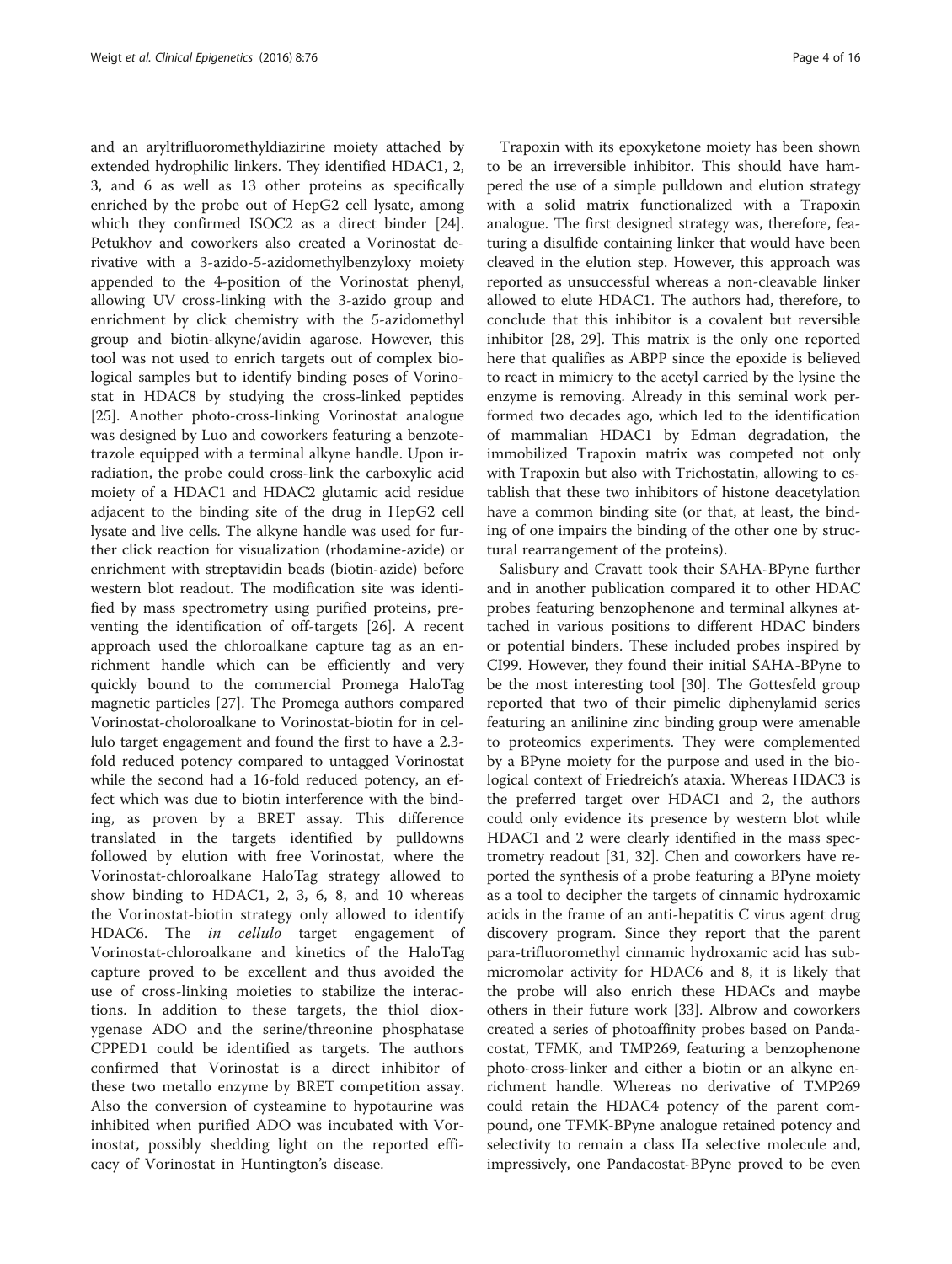superior to Pandacostat in its pan-HDAC potency against recombinant HDACs. Using HeLa lysates, however, comparison of the enriched proteins with the Pandacostat-BPbiotin immobilized on streptavidin-coated agarose with and without competing Pandacostat-BPyne could only identify HDAC 1, 2, 3, 6, and 8 as targets, failing to achieve the elusive class IIa enrichment and underscoring the difficulty to translate results obtained with truncated versions of the class IIa HDACs [\[34\]](#page-13-0).

Among histone deacetylases, Sirtuins (also known as class III HDACs) are quite distinct since unlike all other HDACs which use  $Zn^{2+}$  as a cofactor, they need NAD<sup>+</sup> to act as deacetylating enzymes and play their part in epigenetic regulation [\[35](#page-13-0)]. Hence, other HDACs inhibitors cannot promiscuously bind to the Sirtuin class, and dedicated capture tools have to be designed in order to profile their inhibitors. Sauve and coworkers designed an ABPP strategy using a N-thioacetyl-lysine peptide which, under catalysis of the sirtuin, displaces the nicotinamide of an analogue of NAD<sup>+</sup> to form a stalled thioimidate. They designed the  $NAD<sup>+</sup>$  analogue to contain an aminooxy biorthogonal tag (linker positioned at the 6 position of the adenine) which could be reacted with an aldehyde moiety tethered to the biotin enrichment handle further used to enrich the covalently attached proteins with streptavidin functionalized agarose beads [\[36](#page-13-0)]. Jung and coworkers designed a biotin functionalized Sirt2 selective inhibitor which exploits an isotype specific pocket arising from a major rearrangement of the active site upon inhibitor binding. Pulling down with magnetic streptavidin beads, they proved the selectivity of enrichment of Sirt2 over Sirt1 out of a native HL60 cell culture using western blot as a readout [\[37](#page-13-0)]. Dose-dependent competition with free drugs and mass-spec readout is still to come in order to evaluate by chemical proteomics the possible off-targets of their new class of inhibitors.

#### Bromodomain probes

Using HepG2 hepatocyte cell line containing an apolipoprotein A1 luciferase reporter, researchers at GSK identified a benzodiazepine able to potently induce this gene. In order to deconvolute the target of the new class of compounds they had developed, a linkable analogue of the best molecule (I-BET762; I-BET; GSK525762) was synthesized. They compared the proteins retained by an agarose matrix functionalized with this linkable analogue (I-BET721; N-I-BET; GSK923121) to the proteins retained on a control matrix with the inactive enantiomer (GSK525768). Addition of the free drug would elute the retained proteins which were identified by mass spectrometry readout to be BRD2, BRD3, and BRD4. The matrix was further used to show that the drug interacts with the bromodomain containing N-terminal (1–473) truncate of BRD2 and not the C-terminal truncate

(473–801) [\[38](#page-13-0)]. With this matrix in hand, GSK has since complemented their characterization of new BET inhibitors by chemical proteomics assays. An I-BET762 dose-response competitive assay in HL60 cell lysate allowed to generate  $EC_{50}$  values for the three inhibited BET proteins [\[39\]](#page-13-0). Immunobloting allowed to visualize that the new analogue I-BET151 was also preventing BRD4 to be enriched by the beads in HL60, MV4;11, and RS4;11 cell extracts [\[39\]](#page-13-0). I-BET295, DUAL946, and two other BET inhibitors (all 10 μM) were used to compete for binding with the matrix in HL60 extracts showing the binding to BRD2, 3, and 4. DUAL946 and another candidate were then profiled in a dose-response manner to ob-tain Kd<sub>app</sub>s [\[21](#page-13-0)].

Yao's group prepared analogues of the benzodiazepine GW841819X functionalized with a diazirine photo-cross-linker and three different enrichment handles (an alkyne moiety and two cyclopropenes). After evaluation of the probes, two of them were used for in situ labeling of HepG2 cells with and without JQ1 as a competitor. The labeled proteins were clicked with azidobiotin or tetrazin-biotin before enrichment with avidin agarose beads. Comparing the overlaps and the background obtained with negative control probes, they established a list of 48 higher-confidence potential targets of JQ1. Among these, they confirmed by western blot that DDB1 and RAD23B were not enriched when JQ1 was coincubated with the probes [\[40](#page-13-0)].

Of note is the synthesis of a biotinylated version of JQ1 to investigate the genome-wide binding of this bromodomain inhibitor to the BET bromodomain family members BRD2, BRD3, and BRD4 in MM1.S multiple myeloma cells (Chem-seq). After binding of the biotinylated JQ1 to its targets in cells or lysates, the chromatin-associated proteins were cross-linked to DNA with formaldehyde, which allowed to enrich with streptavidin beads the DNA fragments bound to the drug-target complex. Subsequent sequencing of these DNA fragments established the binding loci of the drug target [[41](#page-13-0)].

Researchers in Pfizer discovered tropolone methyl ether derivatives to be CREBBP and BRD4 submicromolar binders. Interestingly, this acetyl lysine mimicking moiety is an inherent photo-cross-linker and the authors utilized this property: they appended an alkyne to their lead structure and after incubation with a BRD4 spiked K562 cell lysate under UV irradiaton, they could click and enrich BRD4 as proven by western blot. JQ1 was proven to compete to a certain extent. Endogenous BRD4 could, however, not be enriched, probably due to the fact that tropolones also cross-link tubulin [[42\]](#page-13-0).

Bromodomain binders can also be found among kinase inhibitors. A Cellzome team immobilized the commonly used PI3K probe LY294002 as well as LY303511, a PI3K inactive compound acting similarly in a number of studies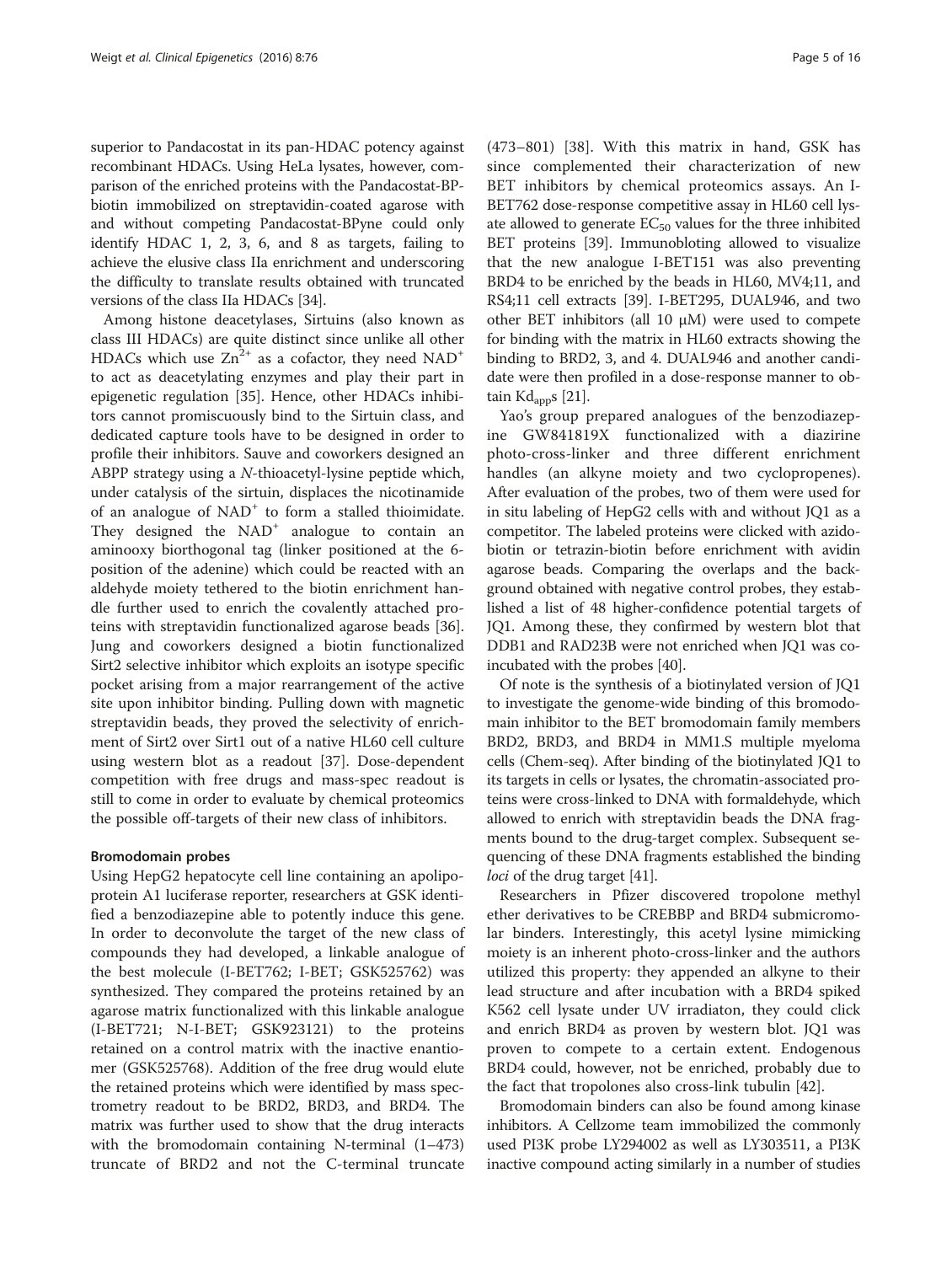independently of PIK3 pathway. Comparison of the proteins of HL60 cell extracts enriched by the two matrices evidenced a large overlap with PI3Ks, PRKDC, mTOR, and CK2 as clear exceptions. Notably, BRD2, BRD3, and BRD4 were the most abundant proteins when performing pulldowns with both the matrices. Unique targets of LY294002 such as the PI3Ks could be confirmed by dose response competitive assays of LY294002 and LY303511 against the immobilized LY294002 matrix. All three BETs were found to be inhibited similarly by both molecules. Corrected by the depletion factor, the apparent binding constants were around 1  $\mu$ M, only two to four times more than the constants for the PI3Ks, and can possibly explain the PI3K independent effects observed [[12](#page-12-0)]. To decipher if the drug is binding to the bromodomains or to a previously suggested kinase domain, the authors set up dose-response experiments with MgATP and I-BET151, a previously developed BET inhibitor, in competition with the immobilized LY294002 matrix. ATP did not prevent the matrix to bind BRD4, whereas the known BET inhibitor did, in a dose-dependent manner with an  $IC_{50}$  of 160 nM as evidenced by immunoblotting, establishing bromodomains as the binding site. A surprise arose when the inhibitor was used in a competition assay against the I-BET121 matrix described earlier or against the immobilized drug: the found  $IC_{50}$ s readout by western blot was 40 times higher when the I-BET121 matrix was used but was similar to the one found when an immobilized H4K5acK8acK12ac matrix was used. This was consistent with LY294002 being selective for only one of the two bromodomains of the BETs while I-BET121 is not. To confirm this hypothesis, the team used yet another chemical proteomics approach which they combined with cellular biology: they compared the binding of the immobilized inhibitors to flag-tagged BRD4 isoform C point mutants overexpressed in HEK293T cells. Whereas the I-BET121 matrix could enrich wild-type Y97A and Y390A but not Y97/390A proteins, neither the LY303511 nor the N-LY294002 matrix could enrich the Y97A mutant but still enriched the wild-type and Y390A mutants. As Y97A affects the first bromodomain and Y390A the second bromodomain, this constitutes a piece of evidence that LY294002/LY303511 acts as a true histone H4 mimetic only binding to the first bromodomain of BETs [\[12\]](#page-12-0).

In the light of this work and two independent reports of several X-ray structures of kinase inhibitors bound to bromodomains [[43](#page-13-0), [44\]](#page-13-0), we here wish to report that many matrices designed to enrich kinases also enrich bromodomain containing proteins. Analyzing the raw data generated by Kuster and coworkers to characterize such matrices [[8](#page-12-0), [14](#page-13-0), [45](#page-13-0)–[48\]](#page-13-0), it appeared that Cpd2, linkable SB203580, VI16743, and to a lesser extent Bisindolylmaleimide X, CTx0294885 and linkable Dasatinib are able to enrich

BRD2, 3, and 4. Interestingly, the JAK enriching matrix 3b [[48](#page-13-0)] could enrich ATAD2 in all three replicates. Further characterization will be necessary to define their binding modes and usability in competition experiments.

We have noted how compounds have been profiled with the repertoire of bromodomains enriched by an affinity matrix made out of a linkable molecule other than the one to study. This evidently creates blind spots and the results cannot be seen as a full profile. To alleviate the need to synthesize at least one linkable analogue for every drug (the presence of the linker can also create blind spots), akin to what has been done for kinases with Kinobeads [\[8](#page-12-0), [49](#page-13-0)] or MIBs [\[50](#page-13-0)], a combination of affinity probes has been developed to profile in a more unbiased way potential bromodomain inhibitors and gain insight in their selectivity. Named "bromospheres" such a sepharose-based matrix enriching 19 bromodomain containing proteins has been used to profile three new ATAD2 inhibitors in HuT-78 mixed chromatin and nuclear extracts. After TMT labeling and mass spectrometry readout, dose-response curves of the molecules for the endogenous proteins were obtained. However, the structures of the three molecules forming this matrix have yet to be revealed [[51](#page-13-0)].

#### Demethylase probes

The discoverers of GSK-J1 validated the target engagement and selectivity of the drug using a chemical proteomics approach. They created a linkable analogue (GSK-J3) which they immobilized on Sepharose beads. This matrix was able to capture Flag-tagged JMJD3 and Flag-tagged UTX from transiently transfected HEK-293 cells and could efficiently be competed with 100 mM GSK-J1. HL-60 cells were treated with phorbol myristate acetate to trigger the expression of JMJD3, which could be enriched specifically by the matrix. Competition with 100 mM GSK-J1 produced the disappearance of the western blot band for endogenous JMJD3, while mass spectrometry readout concluded to the exquisite selectivity of the drug [[52](#page-13-0)]. Bush et al. created a set of tripodal (pharmacophore, cross-linking moiety, and enrichment handle) IOX1 (5 carboxy-8-hydroxyquinoline) derivatives by Ugi fourcomponent reaction and evaluated their efficiency in cross-linking isolated EGLN1 [[53\]](#page-13-0). Since IOX1 is a broad spectrum 2-oxoglutarate oxygenase inhibitor with submicromolar activity against a range of histone demethylases [[54](#page-13-0)], these probes could serve in competition assays to assess the selectivity of new inhibitors. Pushing further the idea of immobilizing unspecific 2-oxoglutarate-dependent dioxygenase binders, Joberty et al. created five affinity probes that they immobilized on Sepharose beads. Two of these molecules were oxoglutarate analogues, another probe was based on a known bipyridyl scaffold while the two others were nicotinic acid derivatives that the authors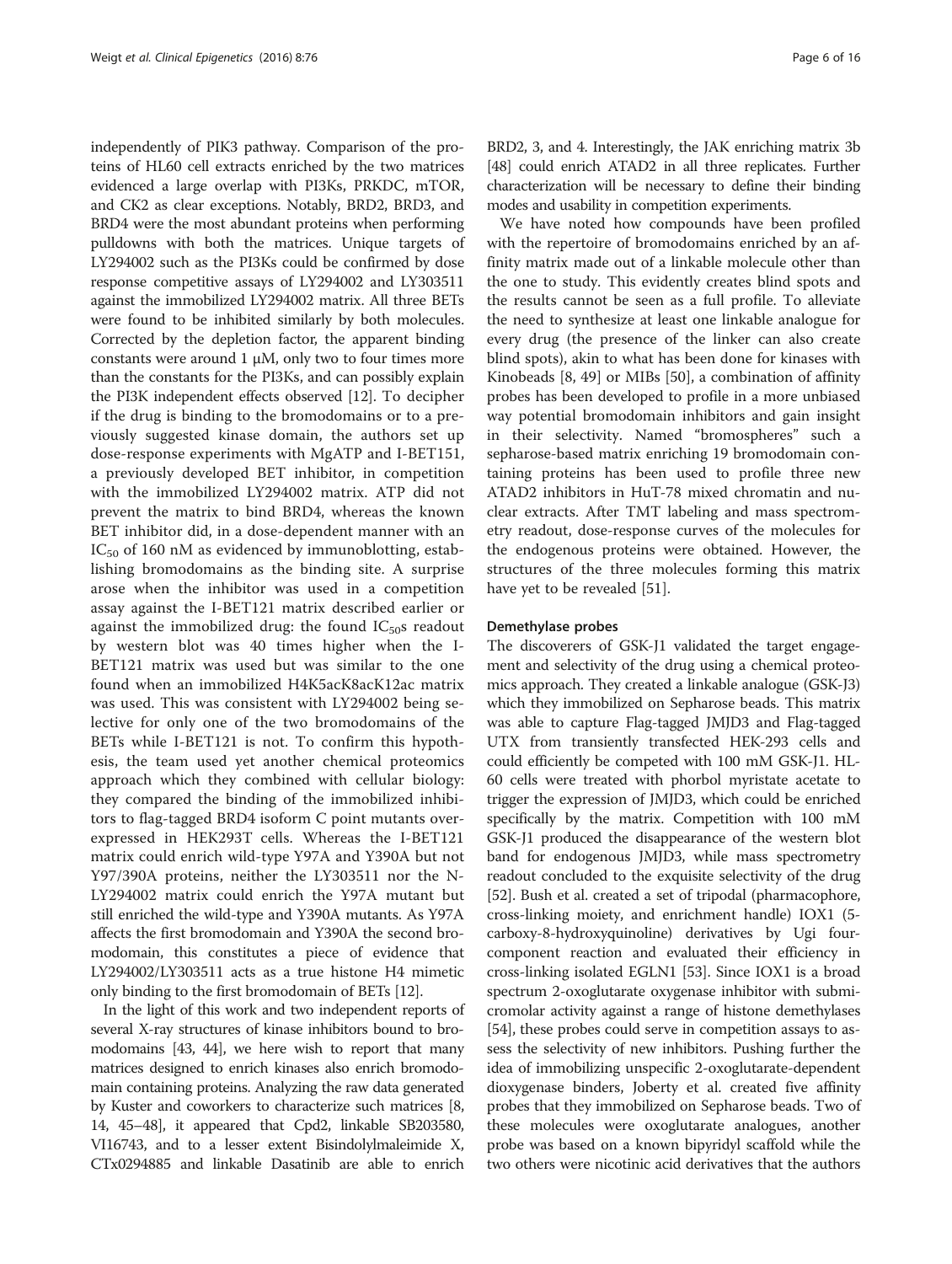identified in a screen. With the obtained matrices, they could enrich 40 different dioxygenase enzymes from human cells out of the around 60 known such proteins, as identified by mass spectrometry. The discovery of such matrices allowed for the study of natural cofactor oxoglutarate and oncometabolites binding across the panel of enriched enzymes (notably 18 Jumonji-type proteins) by competitive pulldown assays/mass spectrometry readout. Moreover, with such a technological platform in place, profiling of small molecules inhibitors were performed. The Jumonji demethylase inhibitors JHDM-I1, GSK-J1, a pyrido [3,4-d]pyrimidin-4(3H)-one derivative, a 3-aminopyridine-4-carboxylate derivative and a 3-cyano-pyrazolopyrimidinone derivative were profiled and were shown to exhibit varying potencies and selectivities for this family of proteins [[55](#page-13-0)]. Hence, the chemical proteomics approach with mixed affinity matrix was proven to be a suitable tool to study the affinity and selectivity of existing and future demethylase inhibitors.

#### Methyltransferase probes

Jin and coworkers reported the synthesis of a biotin derivatized analogue of UNC0638, an inhibitor of the lysine methyltransferase G9a, which could be used to coat streptavidin magnetic beads. This affinity matrix was then used to enrich the target protein out of HEK293T whole cell extracts. Binding to G9a could be inhibited by competition with the free drug as proven by western blot analysis [[56\]](#page-13-0). In another report the authors disclose the immobilization on Sepharose beads of the aminopropyl analogue of UNC0638. This affinity matrix was used in combination with the SILAC technique (stable isotope labeling by amino acids in cell culture) to determine the differential abundance of more than 2000 proteins enriched from nuclear extracts of BMDMs under different inflammatory states [[57](#page-14-0)]. Based on a panel selectivity study for UNC0638 [[58](#page-14-0)], they considered that the probe only bound G9a as a substrate competitive ligand and used the obtained list of proteins as potential G9a interactors. These two affinity matrices should be useable to generate dose response binding curves in competition experiments, first to confirm the excellent selectivity of UNC0638 and then to also validate the complexes.

Indeed in chemical proteomics pulldowns, many targets are enriched together with the complexes they are engulfed in. When performing competition experiments with a dilution series of a drug, typical doseresponse curves of the direct targets of the drug are to be observed and also matching curves for the proteins which are co-enriched as member of stable complexes. This feature can be put to fruition to study epigenetic complexes as will be detailed in the next chapter.

# Beyond the study of the isolated modulators: tools to study complexes

Epigenetic modifications are carried out in a dynamic manner and are executed by multi-protein complexes, which can be described as writers that add posttranslational modifications (PTMs), erasers that remove them, and readers that provide PTM-dependent docking sites for additional functionally relevant protein complexes [[59\]](#page-14-0). Even though many proteins involved in each of the tasks have been identified, epigenetic regulation occurs on the level of more complex protein interactions, which has gained rising interest during the past decade [\[60](#page-14-0)]. The study of protein complex composition has benefited from the combination of affinity purification (e.g., tandem affinity purification (TAP)) with mass spectrometry based proteomics [[61\]](#page-14-0). Mass spectrometry has proven to be a useful tool not only for protein discovery but also to complement biochemistry based functional studies [[62\]](#page-14-0). Hereinafter, we will describe proteomic strategies used to discover and characterize histone-modifying protein complexes. We will highlight the fact that in epigenetics, more than in other fields of research, it is protein complexes rather than single gene product enzymes that carry out the functions of writers, erasers, or readers. Because of this high level of complexity, typically several different proteomic methods need to be combined, in order to elucidate protein complex composition or the mechanism of action of drugs. These approaches include co-purifications via immobilized drugs, antibodies against native protein complex constituents, affinity matrices against epitope tags, or other recombinant tags and bait peptides (Fig. [2](#page-7-0); Table [1](#page-7-0)).

# Chemoproteomics: pulldowns with immobilized drugs and other approaches

With the trapoxin matrix described earlier, Taunton et al. in 1996 were able to capture and identify not only HDAC1 for the first time but also RBBP4 (RbAp48) which was also lost from the matrix when trapoxin or trichostatin were set to compete for binding. Further experiments allowed them to indicate that HDAC1 was the enzymatic subunit while RBBP4 was serving a function of histone targeting [[28\]](#page-13-0). Bantscheff et al. made use of their affinity matrix (vide infra) to also study the HDAC complex subunits that could be co-enriched and co-inhibited with free drugs. The authors characterized at least four different known HDAC complexes, including CoREST, NuRD, Sin3, and NCoR, scaffolded by ELM-SANT domain proteins as specific targets for subsets of 16 HDACi. In addition to the bead-immobilized drug, a competing inhibitor was added to the incubation mixture prior to affinity purification. Subsequent quantitative mass spectrometry-based analysis enabled the determination of HDAC complex specific dissociation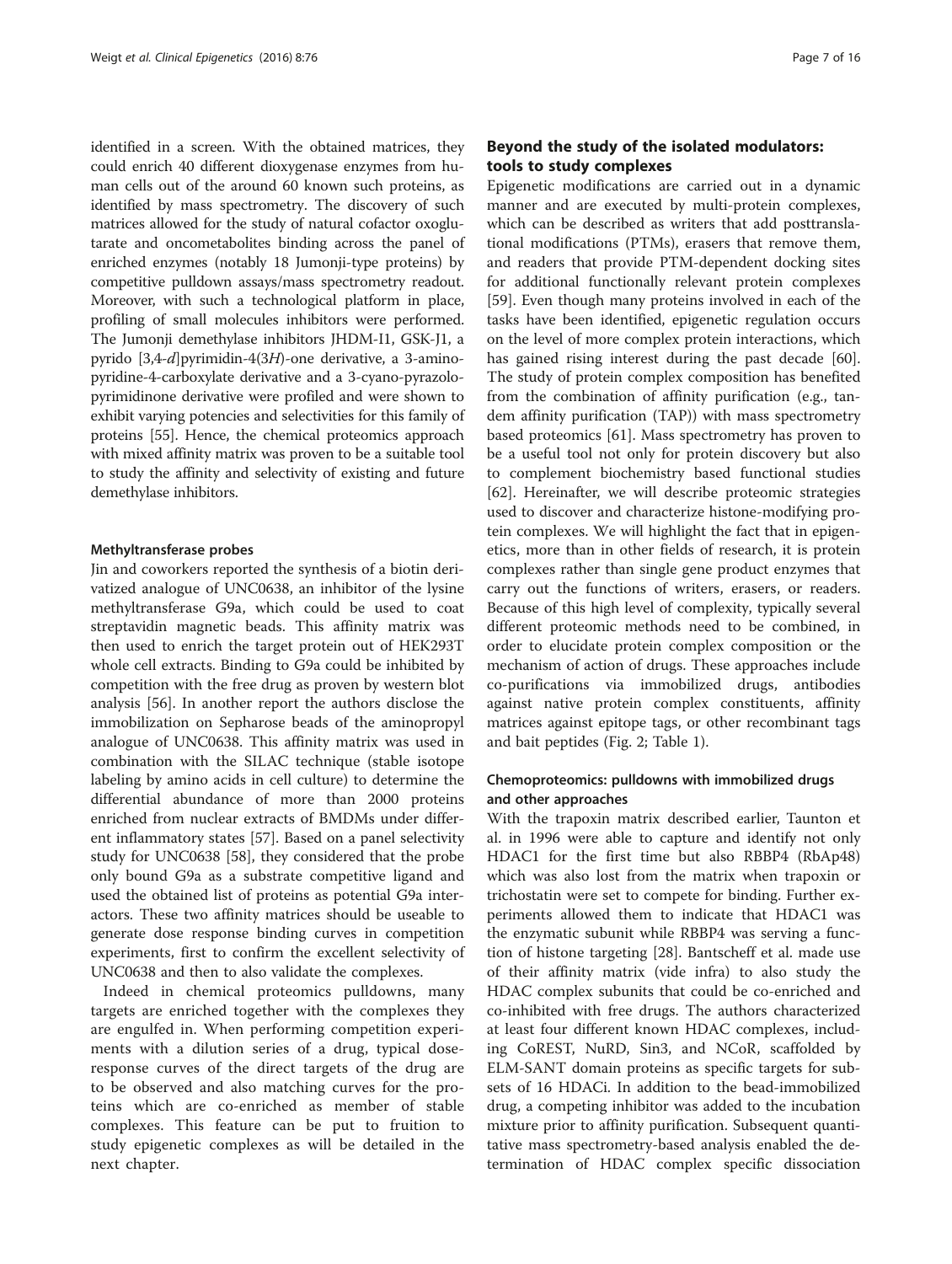<span id="page-7-0"></span>

constants for the various drugs. Bidirectional hierarchical clustering of dissociation constants against more than 500 proteins and the 16 HDACi suggested the existence of an additional unknown mitotic deacetylase complex (MiDAC). Moreover, the study showed a high selectivity of aminobenzamide for the HDAC3-NCor complex and little binding to the HDAC Sin3 complex [[20\]](#page-13-0). In an extension of the chemical proteomics strategy, the matrix was used to evaluate the binding kinetics of hydroxamate and aminobenzamide inhibitors to the HDAC megadalton repressor complexes. Most remarkably, it was shown that, whereas hydroxamate inhibitors establish an equilibrium within second with the targets, it takes aminobenzamide inhibitors minutes for HDAC3/ NcoR complex and hours for most of the complexes. Strikingly, it was also found that, for this scaffold, HDAC1/2 are not accessible when part of the Sin3 complex [[63\]](#page-14-0). The Yates and Gottesfeld laboratories teamed up to use the pimelic diphenylamid probe described earlier for the study of HDAC complexes in Friedreich's ataxia patient iPSC-derived stem cells. After their pulldowns, they simply compared the set of proteins enriched by the probe [\[31\]](#page-13-0) to the interactome of all HDACs as defined by Cristea and coworkers in a study that we describe later in this review [[64](#page-14-0)]. As mentioned earlier, Cravatt and coworkers synthesized a set of HDACi-BPyne. One of the goals was to change the position of the cross-linker, in order to reach proteins interacting with the HDACs the

Table 1 Studied histone-modifying complexes sorted by identification strategies

| Protein complex                                                            | Identification strategy      |                                                 |                                     |                                             |                                |
|----------------------------------------------------------------------------|------------------------------|-------------------------------------------------|-------------------------------------|---------------------------------------------|--------------------------------|
|                                                                            | Immobilized<br>drug          | Antibody against protein<br>complex constituent | Antibody<br>against epitope<br>tags | Recombinant tags<br>other than epitope taps | Bait (histone) tail<br>peptide |
| Writer                                                                     |                              |                                                 |                                     |                                             |                                |
| <b>HAT</b>                                                                 |                              |                                                 | $[82]$                              | [99, 100]                                   |                                |
| <b>PMT</b>                                                                 | $[56]$                       |                                                 | [84, 87]                            | [102, 105, 129]                             | $[120]$                        |
| Eraser                                                                     |                              |                                                 |                                     |                                             |                                |
| <b>HDAC</b>                                                                | [20, 23, 29,<br>31, 63, 130] | [20, 70]                                        | [88, 92, 109]                       | [131]                                       |                                |
| Lysine demethylases                                                        | $[52]$                       |                                                 | $[85]$                              | [71, 107]                                   | [119]                          |
| Lysine decrotonylase                                                       |                              |                                                 |                                     |                                             | [117]                          |
| Reader                                                                     |                              |                                                 |                                     |                                             |                                |
| <b>BET</b>                                                                 | [63, 39]                     | $[39]$                                          | $[94]$                              | [108]                                       | $[39]$                         |
| Methyl-lysine- and/or methyl-arginine<br>binding domain-containing protein |                              |                                                 |                                     | [76, 103, 110]                              | [76, 112, 113, 115]            |
| PHD-containing proteins                                                    |                              |                                                 | $[95]$                              | [81, 101]                                   | [116]                          |
| Phosphor-threonine/phosphor-serine<br>binding protein                      | [111]                        |                                                 |                                     |                                             | [111, 118]                     |

HAT histone acetyl transferase, PMT protein methyl transferase, HDAC histone deacetylase, BET bromodomain and extraterminal domain family, PHD plant homodomain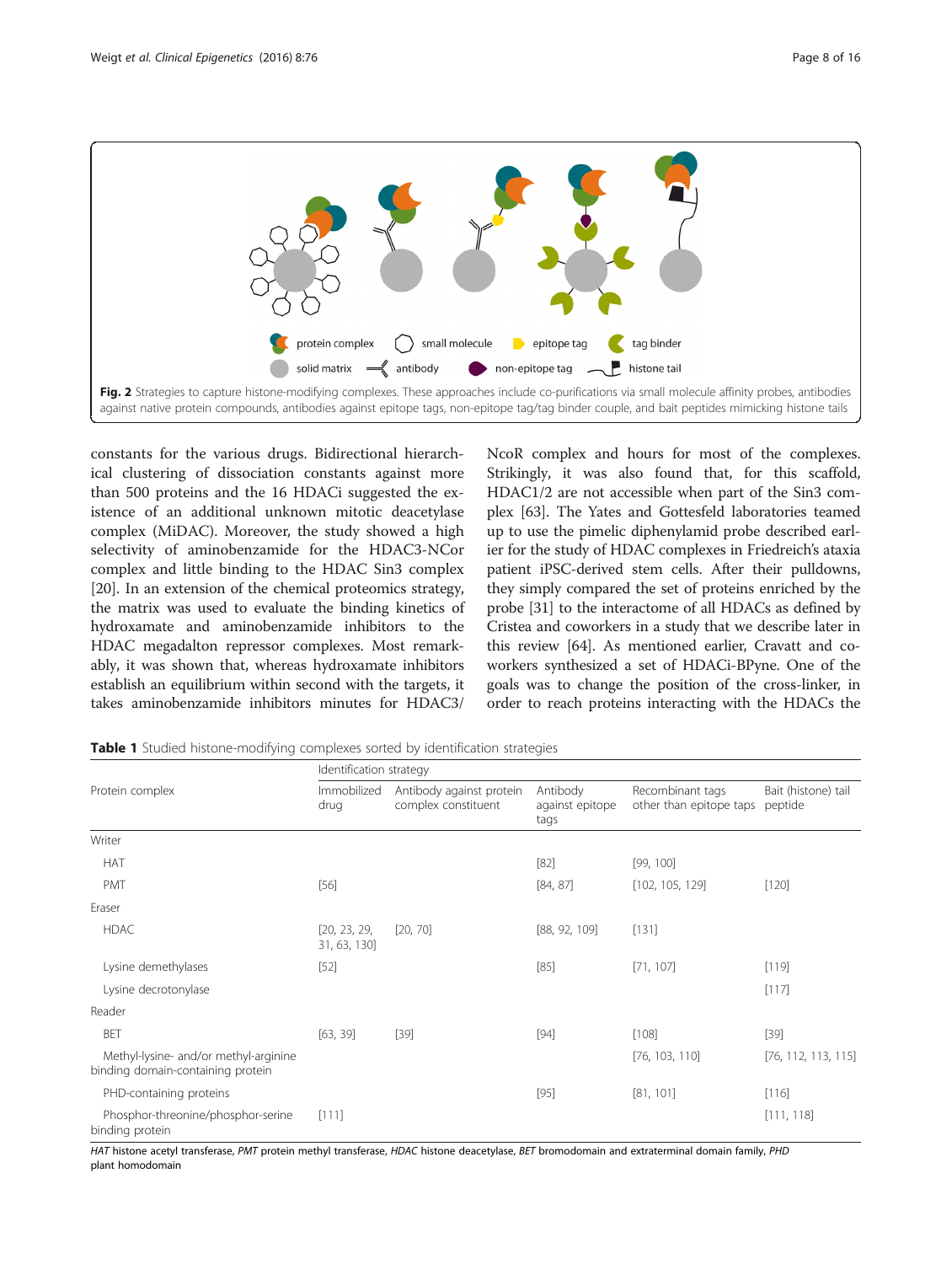probes were binding to. SAHA-BPyne could itself enrich CoREST, MBD3, MTA1, MTA2, and p66b and the authors could hence compare the abundance of the complexes across a range of cell lines [[23](#page-13-0), [30\]](#page-13-0). Similarly, the group of Petukhov extended their range of HDAC probes featuring a 3-azido-5-azidomethylbenzyloxy moiety (which we described earlier for Vorinostat) and studied by western blot which of these "nanoruler" probes could cross-link SMRT while binding to HDAC3. They concluded that in the physiologically relevant conditions of HT29 cell lysates, SMRT is bound to HDAC3 in another conformation than in the X-ray structure [\[65](#page-14-0)].

This chemoproteomic approach is inherently limited by the availability of potent molecules targeting the protein complexes of interest as starting point to create linkable analogues. However, for many enzymes, no inhibitor is known or the synthesis of a suitable analogue appears too tedious. Antibodies can then be an alternative. Preferentially, they should be an orthogonal technique used in complement.

#### Immunoaffinity purification of native protein complexes

Among antibody-based purifications of protein complexes, antibodies can target either native protein subunits or recombinant epitope tags. The advantage of antibodies targeting protein subunits is the ability to study physiologic complexes with a stoichiometry that is unaltered by overexpression [[66](#page-14-0)–[68](#page-14-0)].

For example, Liang et al. studied transcriptionregulating complexes by capturing endogenous proteins. The transcription factors Nanog and Oct-4 are important for maintaining self-renewal and undifferentiated state in embryonic stem cells [\[69](#page-14-0)]. Immunoaffinity purifications (IAP) of Nanog and Oct4 from mouse embryonic stem cells revealed interactions with several repression complexes, including members of the HDAC chromatin remodeling complex NuRD and the repressor complex Sin3A. These interactions are relevant for embryonic cell fate decisions like self-renewal and pluripotency [[70](#page-14-0)].

IAP when used in combination with chemoproteomics methods can help to deconvolute data from immobilized drug pulldowns: The latter often enrich mixtures of multiple protein complexes that are then co-eluted from the affinity matrix. For instance, immobilized pan-HDAC inhibitors affinity-capture all HDAC1-, HDAC2-, or HDAC3-containing protein complexes simultaneously. Therefore, proteomic analysis of all co-eluting proteins is not sufficient for unanimous characterization of individual protein complexes. In contrast, when chemoproteomics studies like these are complemented with IAPs using antibodies against known and unique subunits of single HDAC1, HDAC2, and HDAC3 complexes, e.g., antibodies against Sin3A, then comparison to proteins captured by immobilized HDAC inhibitors enables

characterization of individual HDAC protein complexes [[20\]](#page-13-0). Moreover, comparison of chemo- and IAP proteomics data can lead to the identification of novel HDAC protein complexes [\[20](#page-13-0)]. Finally, it enables the differentiation of direct HDACi binding targets from HDAC complex members [[7](#page-12-0)].

A similar set of combined chemoproteomics, IAP proteomics, and additional affinity-capture proteomics experiments using compounds targeting the acetyl lysine recognizing bromodomain and extra terminal (BET) family of proteins and antibodies against individual BET complex subunits led to the elucidation of a potentially new therapeutic option for mixed lineage leukemia (MLL): Dawson et al. combined immobilized BET inhibitor pulldowns with IAPs and pulldowns using acetylated histone peptides and revealed association of the BET proteins BRD3 and BRD4 with the polymeraseassociated factor complex (PAFc) and the super elongation complex (SEC), a key regulator of transcriptional elongation. Since translocation and fusion of the *mll* gene with members of the PAFc or SEC protein complexes has been implicated in leukemogenesis [\[71, 72](#page-14-0)], this newly discovered protein-protein interaction drew attention to the possible merit of using BET inhibitors for MLL leukemia treatment [\[39\]](#page-13-0).

Despite the fact that antibodies raised against moieties of epigenetic proteins have proven their value, currently available literature suggests that these are rarely used. The main reasons may be the high cost and time requirement of raising antibodies and the frequently unsatisfying specificity that render them unsuitable for proteomics studies. Depending on the epitope that the antibody was raised against, antibody binding might also interfere with relevant protein-protein interactions [\[73](#page-14-0)].

# Antibody against epitope tags

Epitope tags are short peptide sequences attached to proteins during cloning and recombinant protein expression. They are frequently used for antibody-based detection or affinity (co-) purification purposes. The repertoire of common epitope tags, including FLAG, HA, and c-myc tags, has been reviewed elsewhere [\[74](#page-14-0)]. The main advantage of utilizing epitope tags for affinity purifications is the availability of very well characterized high quality anti-epitope tag antibodies.

For a long time, experimental strategies involving cellular expression of epitope or otherwise tagged proteins and their incorporation of tagged recombinant proteins into complexes in cell culture have been hampered by non-physiological and often poorly reproducible expression levels and, consequently, undefined stoichiometry. Many expression vectors that are typically used in molecular and cell biology, e.g., cytomegalovirus (CMV) promoters, are designed for high protein expression.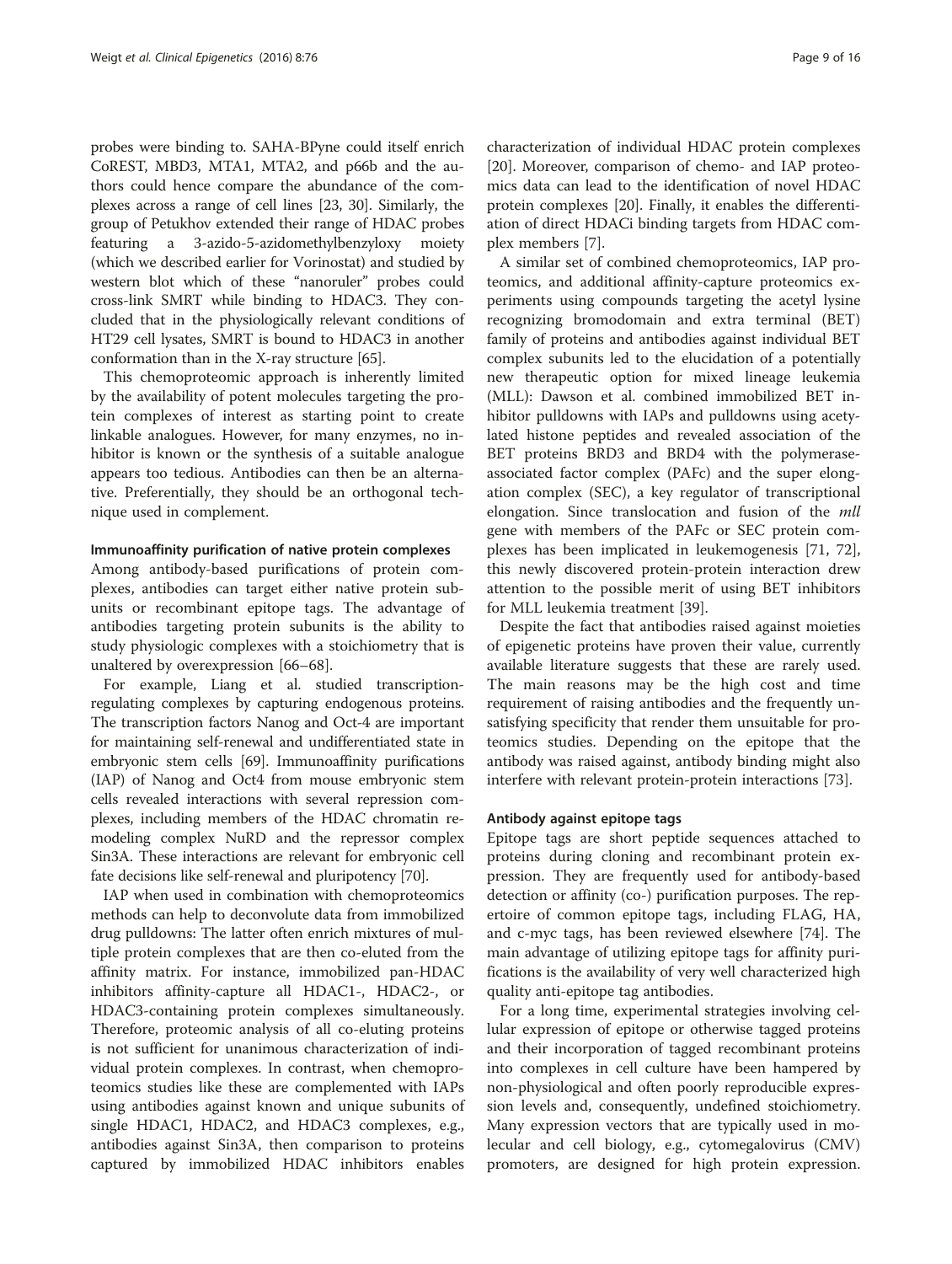Very high yield of the tagged bait protein per cell is, however, not desired in protein complex research, as many true interacting proteins are expressed at low endogenous levels and thus may be titrated out in the process. As a consequence, highly overexpressed bait proteins are often associated with few interacting proteins in low quantities that may evade identification. It has been recognized many years ago that alternative expression systems such as retroviral vectors that drive expression from long terminal repeat promoters may be beneficial and favor low bait protein expression consistent with more physiological protein complex formation [[66, 75\]](#page-14-0).

In a seminal 2010 study, Vermeulen et al. overcame this issue of difficult-to-control protein expression and protein complex stoichiometry by using a bacterial artificial chromosome (BAC) expression system [[76](#page-14-0)]. BACs enable the gene expression from endogenous promoters in the presence of most regulatory genetic elements [[77](#page-14-0)] or a knock-in of the recombinant protein [\[78](#page-14-0)]. They studied multiple trimethyl lysine reader protein complexes using a method called BAC transgeneOmics. Trimethyl lysine readers were initially captured using methylated prey peptides and identified using bottom-up proteomics. Promising candidates were then expressed as green fluorescent protein (GFP)-tagged proteins in HeLa cells. Protein complexes were extracted and purified in a single step using GFP-affinity resin. SILAC labeling enabled the reliable differentiation of specific binders from cell medium contaminants. For example, the study identified a double tudor domain in the Cterminus of Sgf29 as the H3K4me3-binding unit of the SAGA-complex. Moreover, they found a PWWP domain as putative H3K36me3 binding motive [[76\]](#page-14-0). BAC-GFP transgenic HeLa cells have also been used to study the H3K4me3 reading EMSY complex. The latest quantitative mass spectrometry technology was used to analyze GFP-pulldowns of different EMSY-subunits. The transcription factor ZNF131 was identified, which recruits EMSY to active promoters [\[79\]](#page-14-0).

In the field of epigenetics, epitope tagging has been the most widely used strategy for analysis of epigenetic protein complexes:

Proteins of the MYST family are highly conserved histone acetyl transferases (HATs) in eukaryotes, which typically possess a chromodomain and a zinc finger. One important member is the HAT HBO1 [[80\]](#page-14-0). Purifications of MYST complexes revealed a tetrameric structure, which consists of a scaffold protein core, an ING tumor suppressor protein, and a catalytic enzyme unit [[81\]](#page-14-0). Co-IAP FLAG-tagged BRPF1 as bait revealed the formation of novel MYST complexes, whose histone acetylation specificity depends on the scaffold protein core. HBO1 in a complex with JADE acetylates histone H4, whereas HBO1 in a complex with BRPF1 acetylates histone H3 [[82\]](#page-14-0).

The polycomb repressive complex 2 (PRC2) is one of the main histone methyl transferases inducing transcriptional silencing of chromatin. PRC2 consists of three core proteins: enhancer of zeste 2 (EZH2), embryonic ectoderm development (EED), and suppressor of zeste 12 homolog (SUZ12) [\[83\]](#page-14-0). Shen et al. found that  $Ezh2$ knockout did not abolish H3K27 methylation in mouse embryonic stem cells. Pulldowns of FLAG- and biotintagged EED from MESCs found the EZH2 homolog EZH1 in a non-canonical PRC2 complex. EZH1 preserves H3K27 methylation mark on chromatin of development-related genes in EZH2-deficient cells, which suggests that EZH1 safeguards the identity of embryonic stem cells [[84](#page-14-0)]. IAP of FLAG-EZH2 from 293F cells revealed an interaction with Jarid2, a Jumonji C demethylase domain-containing protein that apparently lacks enzymatic activity. Jarid2 recruitment to a promoter triggered co-recruitment of PRC2 and increased methyltransferase activity [[85\]](#page-14-0).

Another histone methyl transferase complex is the MLL/COMPASS group of SET-domain histone methyltransferases (SET1/MLL). SET1/MLL and PRC2 complexes have been shown to often regulate the same promoter targets [[86\]](#page-14-0). Van Nuland et al. performed a quantitative study on human SET1/MLL histone methyltransferase complexes. The expression of GFP-tagged subunits of COMPASS-like complexes gave insights to the stoichiometry of different SET1/MLL1 complexes. In addition, Bap18-GFP bacterial artificial chromosomes were used for the expression of a core component of the NURF chromatin remodeling complex. Bap18 pulldowns revealed that Dpy30 protein is not only a core COM-PASS subunit but also a subunit of NURF [\[87](#page-14-0)].

In addition, class III HDAC complexes, i.e., sirtuin protein complexes, have been studied by co-IAP of epitope tagged proteins. Purification of the FLAG-tagged histone deacetylase SIRT1 found an interaction with the tumor suppressor DBC1 [[88](#page-14-0)]. SIRT1 has been shown to deacetylate p53 to promote cell survival [\[89\]](#page-14-0). Inhibition of SIRT1 by DBC1 initiates p53-mediated apoptosis [\[88](#page-14-0)]. SIRT1-mediated deacetylation of p53 is stimulated by the transcription factor Oct4 to maintain pluripotency of ESCs [\[90](#page-14-0)]. Nanog, Sox2, and Oct4 are critical transcription factors to maintain self-renewal capacity in embryonic stem cells [[91](#page-14-0)]. IAP of epitope tagged Oct4 and four of its binding transcriptions factors (Sall4, Esrrb, Dax1, and Tcfcp2l1) from mouse embryonic stem cells, in turn, revealed the complex interaction network of Oct4. The interaction of Oct4 and the nucleosome remodeling deacetylase (NuRD) HDAC complex member SALL4 stresses its role in modulating epigenetic silencing [[92](#page-14-0)].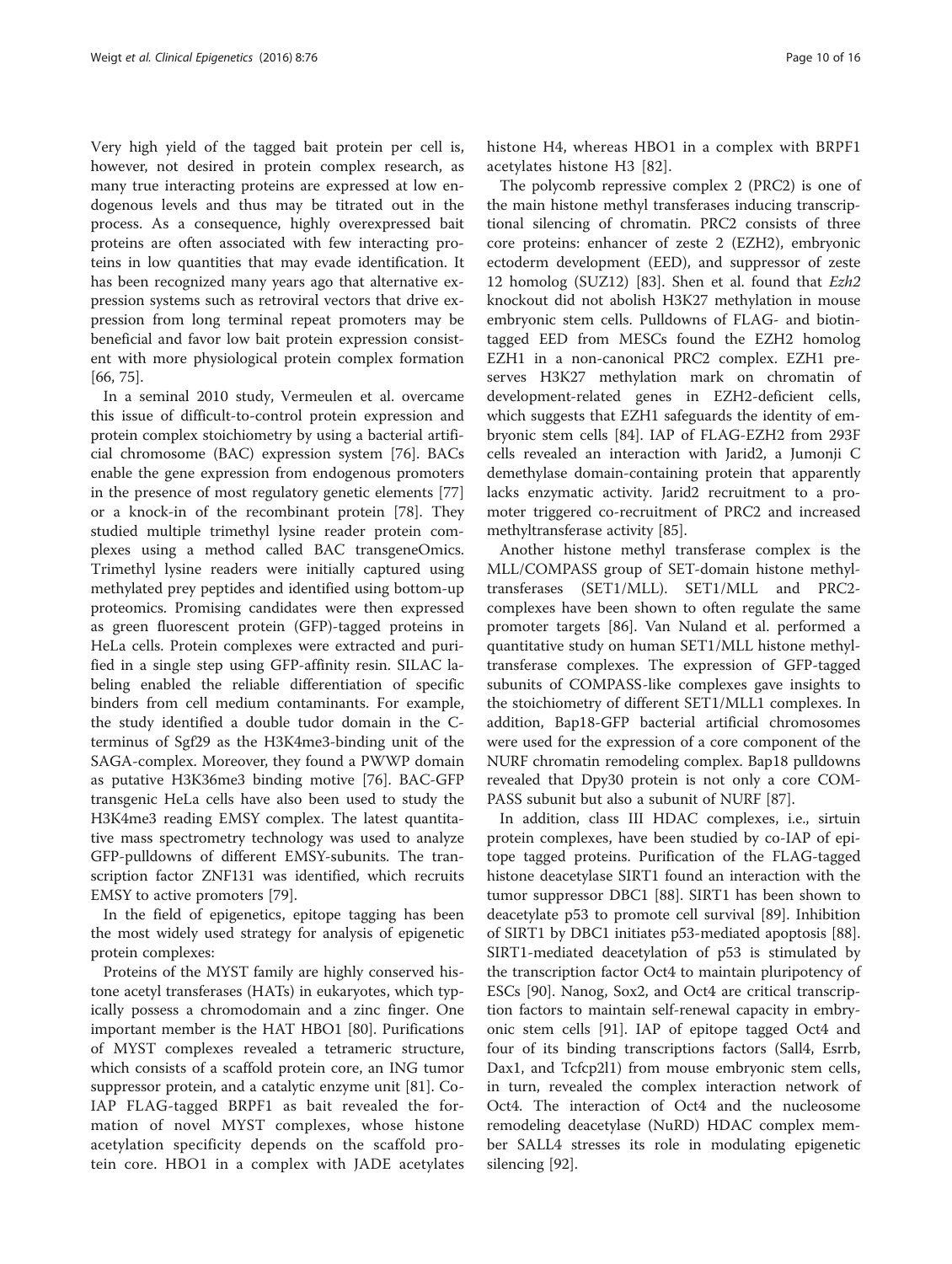Joshi et al. gave a comprehensive overview on the interactors of the HDAC family. All human HDACs (HDAC 1–11) were GFP-tagged and co-immunopurified from CEM-T cells. Among the 200 novel identified interactions, a role of HDAC 11 in snRNP assembly and RNA processing was found and also the repertoire of known HDAC1 interacting proteins was expanded. Moreover, a metabolic labeling strategy was invented to study protein complex stabilities. For that, light-labeled GFP-HDAC expressing cells were mixed with heavylabeled wild-type cells during co-immunopurification. The comparison of isotope protein ratios enabled conclusions on the exchange ratios of protein complex members. The approach showed that exchange ratios in HDAC1 containing complexes are rather slow and therefore more stable, whereas association of transcription factors is less stable [\[64](#page-14-0)].

The bromodomain protein Brd4 contains a pTEFb interaction domain. Binding of Brd4 to pTEFb stimulates transcriptional activation [[93](#page-14-0)]. A co-purification of HAtagged N-terminal domain of Brd4 revealed that the extraterminal domain of Brd4 recruits different effectors including NSD3 and JMJD6, which mediates transcriptional activation independent of pTEFb [[94\]](#page-14-0).

Mutations in methyl reader PHF6 are associated with the neurodegenerative disease Börjeson-Forssman-Lehmann syndrome as well as with MLL and T-ALL leukemias. PHF6 has been FLAG-tagged and immunoaffinity purified to identify interacting proteins. The experiment brought to light an interaction with the NuRD deacetylation complex and, hence, implicated PHF6 in chromatin regulation [\[95\]](#page-14-0).

#### Recombinant tags other than epitope tags

Aside from epitope tags, two other classes of protein tags for purification purposes have been extensively used: The first class consists of proteins (e.g., glutathione-Stransferase (GST)) or peptides like polyhistidine that bind to immobilized small molecules. The second class includes (poly)peptides such as calmodulin binding peptide or protein A that bind to immobilized proteins such as calmodulin and immunoglobulin, respectively [[96](#page-14-0)]. In some cases two such affinity moieties have been combined in a single expression vector. Such tags have been developed especially for tandem affinity purification (TAP) mass spectrometry and are referred to as TAP tags. The rationale underlying the use of TAP tags is based on the notion that a single affinity purification step is often not sufficient to obtain pure protein (complexes). In contrast, TAP tags enable two-step affinity purifications under "native" conditions (i.e., pH 7.4 and physiological salt concentration) to reduce unspecific binders. Moreover, the design of TAP tags aims for low molecular weight (<20 kDa) to limit interference with protein folding [[68](#page-14-0)].

The classical TAP tag consists of protein A and calmodulin binding peptide (CBP). The linker region between the two tags contains a rare protease recognition site, which enables cleaving the CBP-tagged protein off of the IgGbound protein A by tobacco edge virus protease [\[97\]](#page-14-0).

Doyon et al. used a TAP-tagging approach to study protein complexes containing inhibitor of growth (ING) proteins of the PHD domain-containing family that are involved in both tumor suppression and oncogenesis. They elucidated a central role of ING proteins in regulating chromatin acetylation, as several TAP-tagged ING-family members were found to associate with protein complexes involved in histone acetylation and deacetylation [[81](#page-14-0)]. For example, ING2 associates with an HDAC complex, and its knockdown, has been shown to suppress cancer, thus identifying ING2 as a potential anti-cancer drug target [\[98\]](#page-14-0). ING4 and ING5 associate with HAT complexes [\[81\]](#page-14-0).

The ING1 ortholog YNG1 is a member of the NuA3 histone acetylase complex in yeast. Different laboratories purified TAP-tagged subunits of the NuA3 complex to gain insights into its composition, regulation, and function [\[99](#page-14-0)–[101\]](#page-14-0). Purification of TAP-tagged YNG1 found YNG1 to mediate NuA3 histone acetylation at H3K14. The pulldown also identified the previously uncharacterized PWWP domain protein Pdp3 as a member of the NuA3 complex [\[101\]](#page-14-0). Studies on the network of Sas3p, a HAT in the NuA3 complex, using a TAP-tag purification approach confirmed the association of Pdp3 with the NuA3 complex [[100\]](#page-14-0). The use of TAP-tagged Pdp3 enabled the purification and classification of a NuA3b complex, which is functionally different from the non-Pdp3 containing NuA3a complex. This novel NuA3b complex mediates transcriptional elongation by binding to H3K36me3 in a Pdp3 regulated manner [[99](#page-14-0)].

The histone methyl transferase SUV420H2 is a mark for pericentric chromatin. The Angrand laboratory TAPtagged SUV420H2 and isolated its interaction partners from the nuclear extracts of HeLa cells. The group identified the heterochromatin protein HP1 as a major interaction partner of SUV420H2 [\[102](#page-14-0)]. In subsequent publications, the same laboratory studied members of the HP1 protein family, also referred to as chromobox homolog (CBX). HP1 isotypes were TAP-tagged and interacting partners tandem affinity purified. Those publications focused on the differences in protein complex composition among the HP1/CBX proteins [\[103,](#page-14-0) [104\]](#page-15-0).

PRC1 is a histone methyl and ubiquitin transferase complex, which belongs with PRC2 to the family of polycomb group (PcG) complexes. TAP-based proteomics on PRC1 complex members found that the ubiquitin ligases RING1 A/B are members of all PRC1 complexes, whereas composition of the ring finger motif containing PCGF proteins varies. Six different PRC1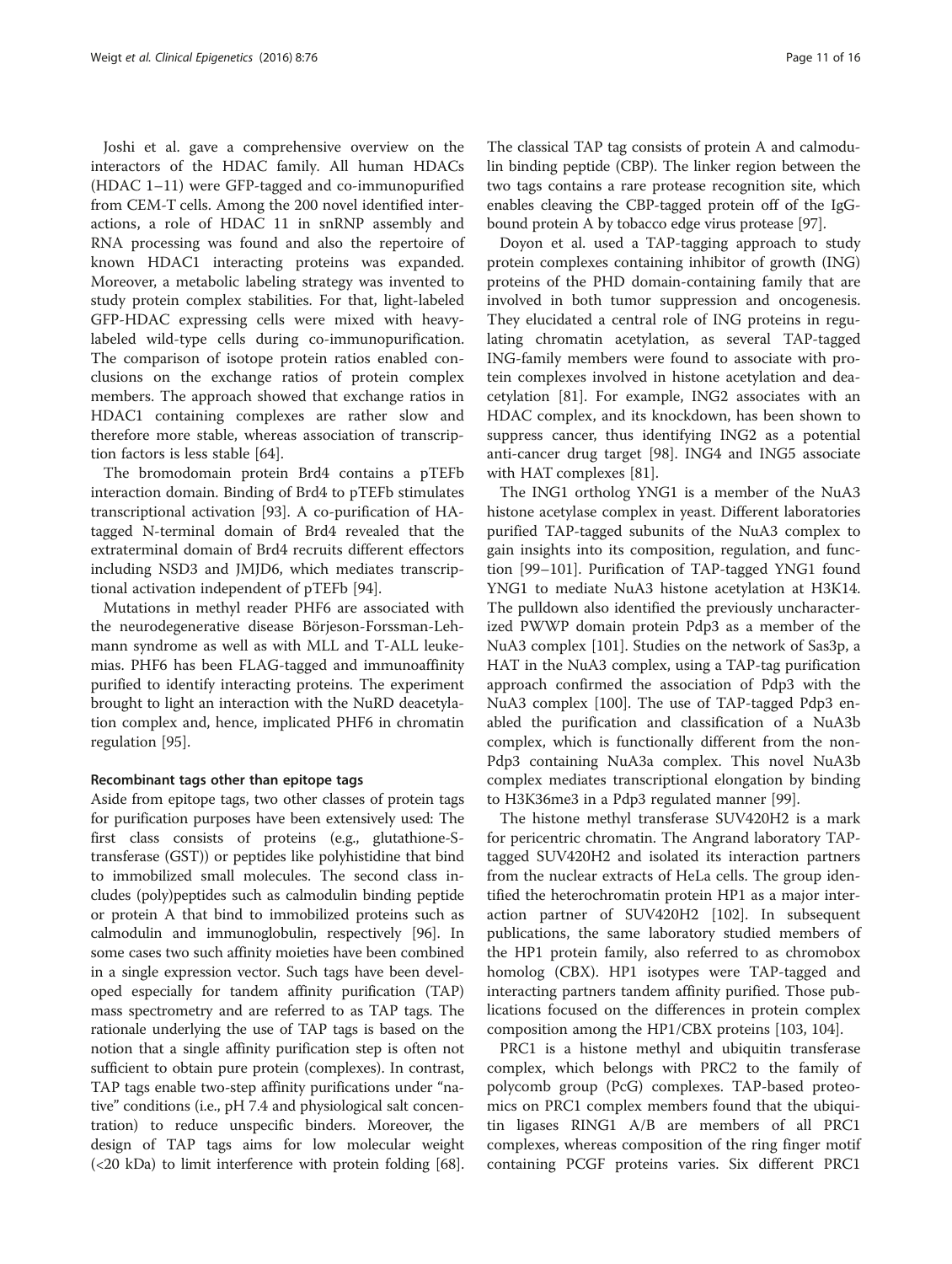complexes were defined based on the contained PCGF protein. Moreover, incorporation of a RING1 binding protein, RYBP, prevents association of canonical complex members like CBX. Knock down of RYBP revealed its importance for embryonic stem cell proliferation [[105\]](#page-15-0). The lysine specific demethylase 1 (LSD1) was the first discovered histone demethylase [[106\]](#page-15-0). Its isoform LSD1+8a shows strong expression in neurons. Purification of TAP-tagged LSD1+8a from SH-SY5Y neuronal cell line revealed an interaction with the supervillin protein (SVIL). SVIL colocalizes with LSD+8a in promoter regions and functions as a cofactor for LSD+8a-mediated H3K9me2 demethylation [[107](#page-15-0)]. The transcription factor Snail1 contains a SNAG domain, which shows structural similarity to histone H3 peptide. Purification of TAP-tagged Snail1 found an interaction with LSD1. The interaction of LSD1 with this molecular hook represses gene expression and results in decreased cell migration [[71](#page-14-0)].

The bromodomain (BRD) protein ZMYND8 is a multidomain protein, which contains beside its BRD a plant homology (PHD) domain and a PWWP domain. Purification of SFB-tagged (S-tag, Flag epitope tag, and streptavidin-binding peptide tag) ZMYND8 found interactions with NuRD and BRAF HDAC complexes, which are important for promoting homologous recombination upon DNA damage [[108](#page-15-0)].

Kloet et al. performed quantitative interaction studies on the NuRD HDAC complex. The group found that in contrast to the core units, binding to some zinc finger-containing proteins like SALL4 is salt-sensitive. Cross-linking MS was performed to identify intermolecular interactions between the methyl-CpG-binding protein MBD3 and the NuRD complex. Moreover, copurifications of His-GFP-MBD3 revealed that the histone chaperones RBBP4 and RBBP7 dynamically interact with the MBD3-NuRD complex [[109\]](#page-15-0).

A novel NuRD-type chromatin remodeling complex was identified by Kolla et al. The chromodomain containing protein CHD4 and FOG1 are transcription factors in the NuRD complex. Pulldown experiments of GST-FOG1 identified a CHD4 homolog CHD5, which forms a similar NuRD complex. This novel chromatin remodeling complex might be important for normal cell development and tumor suppression [\[110\]](#page-15-0).

#### Histone tail peptides as baits

A further approach to capture epigenetic regulating protein complexes are exposed protein tails, which mimic the recognition site of protein domains. To study epigenetic regulators, the peptides of choice are histone tails containing different modifications like methyl or acetyl groups [[39,](#page-13-0) [76,](#page-14-0) [111](#page-15-0)].

Vermeulen et al. compared the binding of histone readers to modified prey peptides using a SILAC approach. The affinity purification matrix used was immobilized N-terminal histone H3 tails showing different modifications. Extracts from cells supplied with light amino acids were exposed to a non-methylated peptide whereas extracts from heavy-labeled cells were exposed to a methylated peptide. The experiment identified TFIID as a H3K4me3 binding protein [[112](#page-15-0)].

Li et al. also studied Histone H3 methyl-lysine binding proteins using a SILAC approach. Their histone H3 Nterminal tail probe contained additional chemical modifications including a click chemistry sensitive alkyne group for avidin tagging as well as a benzophenone group for UV cross-linking. The approach constitutes an interface between exposing prey peptides to protein complexes and chemical tagging of subunits of the complex. The heavy-labeled cellular extracts were exposed to a non-methylated histone tail, whereas heavy-labeled extracts were exposed to a trimethylated lysine residue. The identification of a new H3K4Me3 binding protein (MORC3) was demonstrated [[113](#page-15-0)]. In a subsequent publication, it was shown that the use of diazirine instead of benzophenone as a crosslinking group yielded a more sensitive probe to capture H3K4Me3 binding proteins [\[114](#page-15-0)].

Zegerman et al. found that methylation at H3K4 prevents the NuRD complex from binding to the tail of H3. The group exposed N-terminal residues of histone H3 to nuclear extracts. The NuRD complex co-purified with unmodified histone tails but not with a peptide containing a trimethylated lysine 4 [\[115](#page-15-0)].

A similar approach was used to identify the PHD finger protein BPTF that specifically binds to H3K4Me3. BPTF is a subunit of the NURF complex. Therefore, the finding forms another link between histone modifications and chromatin remodeling [\[116\]](#page-15-0).

Unstructured N-terminal tails of histone H3 have also been used to study protein complexes binding to rarely studied modifications like crotonylation and phosphorylation [\[111](#page-15-0), [117](#page-15-0), [118\]](#page-15-0).

The Kapoor laboratory studied proteins binding to phosphorylation at H3T3, using a modified histone H3 tail peptide. The approach identified a phosphorylationdependent protein-protein interaction with the phosbinding protein survivin, which only occurs during mitosis [[111\]](#page-15-0). Kunowska et al. identified a novel complex binding the double H3K9me3/S10ph modification by exposing nuclear extracts to respective histone peptides. The complex integrates members of the chromatin remodeling FACT complex [[118](#page-15-0)].

Bao et al. exposed nuclear extracts to histone H3 tail peptides, which contain a crotonylation mark at lysine 4. They found that several sirtuins (SIRT1, SIRT2, SIRT3),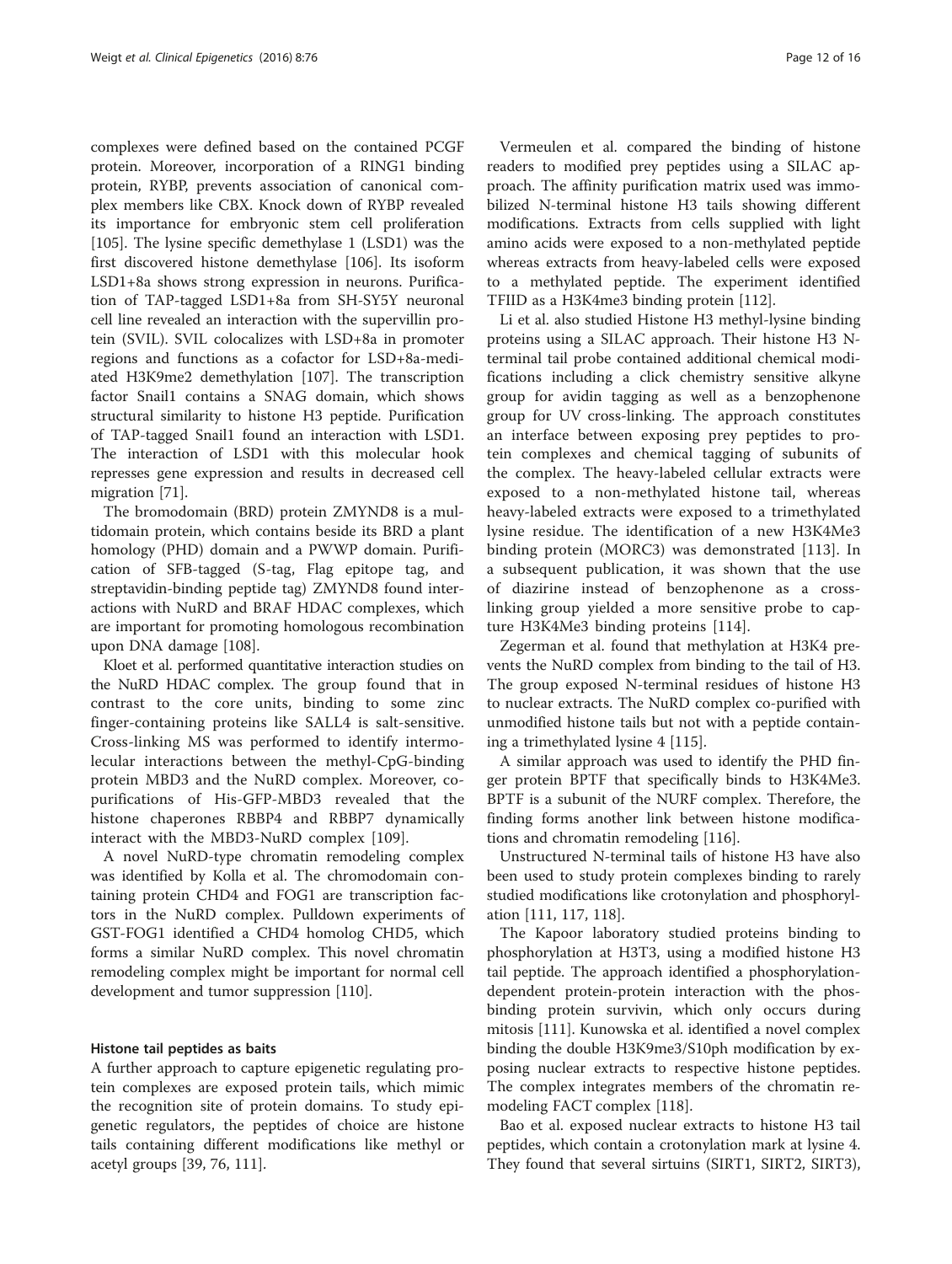<span id="page-12-0"></span>which belong to the HDAC family, possess decrotonylase activity [\[117\]](#page-15-0).

Immobilized histones tail peptides have also been used to study binding efficacy of epigenetic complexes upon inhibitor treatment [\[39](#page-13-0), [119, 120\]](#page-15-0).

# Conclusions

There is no doubt that proteomics can and will help on every step of the epigenetic drug discovery effort in the years to come. Hence, the studies that have been reviewed here are to be seen as a mere commencement. We believe that they constitute the surface of what is possible and that many discoveries using proteomics approaches lie ahead of us. Exciting developments should also settle or find their way in the epigenetics field, expanding the proteomics toolbox to study drug action and protein complex composition. For instance, the possibility to photo-cross-link inhibitors to beads without the need to synthesize linkable analogues is a promising approach [\[121\]](#page-15-0) which could render pulldowns a routine characterization tool after any phenotypic screen. Another expansion of the toolbox is an approach based on the successful combination of cellular thermal shift assays (CETSA) and bottom-up proteomics [[122](#page-15-0), [123](#page-15-0)]. This innovation, also referred to as thermal proteome profiling (TPP), makes use of (small molecule) ligandinduced thermal stabilization of target proteins. When incorporated into quantitative proteomics workflows, it can be used for identification of direct and indirect drug targets in living cells, as was recently demonstrated using the HDACi panobinostat as a point in case [\[124](#page-15-0)]. Recent evidence also suggests that the study of epigenetic complexes and their inhibitors by proteomics is not the prerogative of tandem liquid chromatography mass spectrometry but that matrix-assisted laser desorption/ ionization (MALDI) mass spectrometry may, especially when used as an imaging modality, play its part, as demonstrated by Munteanu et al.: they presented a cellular assay based on whole cell MALDI MS fingerprinting that enables label-free measurement of cellular potency and monitoring of drug target engagement of HDACi (panobinostat) without requiring any enrichment or sophisticated sample preparation steps [[125](#page-15-0), [126\]](#page-15-0). Moreover, MALDI MS imaging can visualize histone modifications and consequently drug action of histone-modifying small molecules in a spatially resolved manner, thereby opening up the door for a fruitful marriage of "omics" and imaging [\[125, 127](#page-15-0)]. Finally, as the boundaries of the epigenetics target space remains fuzzy with a complexity beyond the currently pursued drug discovery efforts [[128](#page-15-0)], proteomics has a major role to play. With relatively unbiased methods, mass spectrometry-based proteomics indeed offer new opportunities to identify and characterize

new epigenetics target/inhibitor couples which should find a much needed translation in the clinic.

#### Acknowledgements

This work was supported by the BMBF grant "NANOKAT II - Netzwerk Biotechnologie" to C.H.. D.W. thanks the Hartmut Hoffmann-Berling International Graduate School of Molecular and Cellular Biology (HBIGS) for support. All authors also thank the CM1406 European COST action "Epigenetic Chemical Biology" for the support.

#### Funding

Not applicable

#### Availability of data and materials

Not applicable

#### Authors' contributions

All authors contributed to the writing of the review and approved the final manuscript.

#### Competing interests

The authors declare that they have no competing interests.

#### Consent for publication

Not applicable

#### Ethics approval and consent to participate Not applicable

#### Author details

<sup>1</sup> Chair of Proteomics and Bioanalytics, Technical University of Munich, Emil Erlenmeyer Forum 5, 85354 Freising, Germany. <sup>2</sup>Center for Applied Research in Biomedical Mass Spectrometry (ABIMAS), Mannheim University of Applied Sciences, Paul-Wittsack-Str. 10, 68163 Mannheim, Germany. <sup>3</sup>HBIGS International Graduate School of Molecular and Cellular Biology, Heidelberg University, Im Neuenheimer Feld 501, 69120 Heidelberg, Germany.

#### Received: 3 May 2016 Accepted: 5 July 2016 Published online: 18 July 2016

# References

- 1. Schirle M, Bantscheff M, Kuster B. Mass spectrometry-based proteomics in preclinical drug discovery. Chem Biol. 2012;19:72–84.
- 2. Moellering RE, Cravatt BF. How chemoproteomics can enable drug discovery and development. Chem Biol. 2012;19:11–22.
- 3. Dias MH, Kitano ES, Zelanis A, Iwai LK. Proteomics and drug discovery in cancer. Drug Discov Today. 2016;21:264–77.
- 4. Drewes G. Future strategies in epigenetic drug discovery. Drug Discov Today: Ther Strateg. 2012;9:e121–7.
- 5. Noberini R, Sigismondo G, Bonaldi T. The contribution of mass spectrometry-based proteomics to understanding epigenetics. Epigenomics. 2016;8(3):429-45. [http://www.futuremedicine.com/doi/abs/](http://www.futuremedicine.com/doi/abs/10.2217/epi.15.108) [10.2217/epi.15.108.](http://www.futuremedicine.com/doi/abs/10.2217/epi.15.108)
- 6. Bartke T, Borgel J, DiMaggio PA. Proteomics in epigenetics: new perspectives for cancer research. Brief Funct Genomic. 2013;12:205–18.
- 7. Bantscheff M, Drewes G. Chemoproteomic approaches to drug target identification and drug profiling. Bioorg Med Chem. 2012;20:1973–8.
- 8. Médard G, Pachl F, Ruprecht B, Klaeger S, Heinzlmeir S, Helm D, Qiao H, Ku X, Wilhelm M, Kuehne T, et al. Optimized chemical proteomics assay for kinase inhibitor profiling. J Proteome Res. 2015;14:1574–86.
- 9. Anighoro A, Bajorath J, Rastelli G. Polypharmacology: challenges and opportunities in drug discovery. J Med Chem. 2014;57:7874–87.
- 10. Westerhoff HV, Nakayama S, Mondeel TD, Barberis M. Systems pharmacology: an opinion on how to turn the impossible into grand challenges. Drug Discov Today Technol. 2015;15:23–31.
- 11. Maleszewska M, Steranka A, Kaminska B. The effects of selected inhibitors of histone modifying enzyme on C6 glioma cells. Pharmacol Rep. 2014;66:107–13.
- 12. Dittmann A, Werner T, Chung CW, Savitski MM, Falth Savitski M, Grandi P, Hopf C, Lindon M, Neubauer G, Prinjha RK, et al. The commonly used PI3 kinase probe LY294002 is an inhibitor of BET bromodomains. ACS Chem Biol. 2014;9:495–502.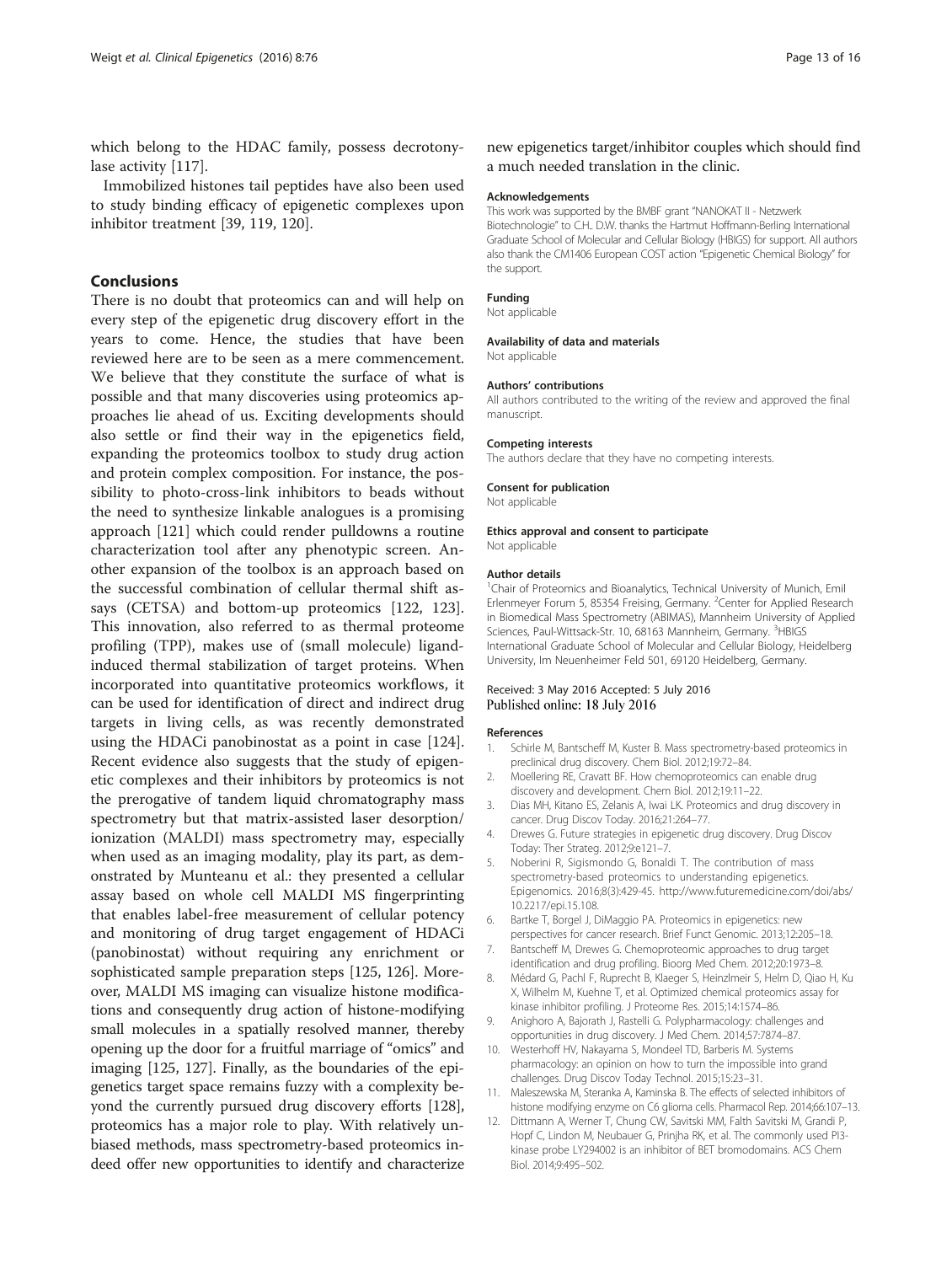- <span id="page-13-0"></span>13. Arrowsmith CH, Audia JE, Austin C, Baell J, Bennett J, Blagg J, Bountra C, Brennan PE, Brown PJ, Bunnage ME, et al. The promise and peril of chemical probes. Nat Chem Biol. 2015;11:536–41.
- 14. Ruprecht B, Zecha J, Heinzlmeir S, Médard G, Lemeer S, Kuster B. Evaluation of kinase activity profiling using chemical proteomics. ACS Chem Biol. 2015;10:2743–52.
- 15. Park J, Koh M, Koo JY, Lee S, Park SB. Investigation of specific binding proteins to photoaffinity linkers for efficient deconvolution of target protein. ACS Chem Biol. 2016;11:44–52.
- 16. Patterson DM, Nazarova LA, Prescher JA. Finding the right (bioorthogonal) chemistry. ACS Chem Biol. 2014;9:592–605.
- 17. Rudolf GC, Heydenreuter W, Sieber SA. Chemical proteomics: ligation and cleavage of protein modifications. Curr Opin Chem Biol. 2013;17:110–7.
- 18. Preston GW, Wilson AJ. Photo-induced covalent cross-linking for the analysis of biomolecular interactions. Chem Soc Rev. 2013;42:3289–301.
- 19. Dubinsky L, Krom BP, Meijler MM. Diazirine based photoaffinity labeling. Bioorg Med Chem. 2012;20:554–70.
- 20. Bantscheff M, Hopf C, Savitski MM, Dittmann A, Grandi P, Michon A-M, Schlegl J, Abraham Y, Becher I, Bergamini G, et al. Chemoproteomics profiling of HDAC inhibitors reveals selective targeting of HDAC complexes. Nat Biotechnol. 2011;29:255–65.
- 21. Atkinson SJ, Soden PE, Angell DC, Bantscheff M, Chung C-w, Giblin KA, Smithers N, Furze RC, Gordon L, Drewes G, et al. The structure based design of dual HDAC/BET inhibitors as novel epigenetic probes. Med Chem Commun. 2014;5:342.
- 22. Lu C, Zhang K, Zhang Y, Tan M, Li Y, He X, Zhang Y. Preparation and characterization of vorinostat-coated beads for profiling of novel target proteins. J Chromatogr A. 2014;1372C:34–41.
- 23. Salisbury CM, Cravatt BF. Activity-based probes for proteomic profiling of histone deacetylase complexes. Proc Natl Acad Sci U S A. 2007;104:1171–6.
- 24. Fischer JJ, Michaelis S, Schrey AK, Diehl A, Graebner OY, Ungewiss J, Horzowski S, Glinski M, Kroll F, Dreger M, Koester H. SAHA capture compound—a novel tool for the profiling of histone deacetylases and the identification of additional vorinostat binders. Proteomics. 2011;11:4096–104.
- 25. He B, Velaparthi S, Pieffet G, Pennington C, Mahesh A, Holzle DL, Brunsteiner M, van Breemen R, Blond SY, Petukhov PA. Binding ensemble profiling with photoaffinity labeling (BEProFL) approach: mapping the binding poses of HDAC8 inhibitors. J Med Chem. 2009;52:7003–13.
- 26. Zhao S, Dai J, Hu M, Liu C, Meng R, Liu X, Wang C, Luo T. Photo-induced coupling reactions of tetrazoles with carboxylic acids in aqueous solution: application in protein labelling. Chem Commun (Camb). 2016;52:4702–5.
- 27. Friedman Ohana R, Kirkland TA, Woodroofe CC, Levin S, Uyeda HT, Otto P, Hurst R, Robers MB, Zimmerman K, Encell LP, Wood KV. Deciphering the cellular targets of bioactive compounds using a chloroalkane capture tag. ACS Chem Biol. 2015;10:2316–24.
- 28. Taunton J, Collins JL, Schreiber SL. Synthesis of natural and modified trapoxins, useful reagents for exploring histone deacetylase function. J Am Chem Soc. 1996;118:10412–22.
- 29. Taunton J, Hassig CA, Schreiber SL. A mammalian histone deacetylase related to the yeast transcriptional regulator Rpd3p. Science. 1996;272: 408–11.
- 30. Salisbury CM, Cravatt BF. Optimization of activity-based probes for proteomic profiling of histone deacetylase complexes. J Am Chem Soc. 2008;130:2184–94.
- 31. Shan B, Xu C, Zhang Y, Xu T, Gottesfeld JM, Yates 3rd JR. Quantitative proteomic analysis identifies targets and pathways of a 2-aminobenzamide HDAC inhibitor in Friedreich's ataxia patient iPSC-derived neural stem cells. J Proteome Res. 2014;13:4558–66.
- 32. Xu C, Soragni E, Chou CJ, Herman D, Plasterer HL, Rusche JR, Gottesfeld JM. Chemical probes identify a role for histone deacetylase 3 in Friedreich's ataxia gene silencing. Chem Biol. 2009;16:980–9.
- 33. Ai T, Qiu L, Xie J, Geraghty RJ, Chen L. Design and synthesis of an activitybased protein profiling probe derived from cinnamic hydroxamic acid. Bioorg Med Chem. 2016;24:686–92.
- 34. Albrow VE, Grimley RL, Clulow J, Rose CR, Sun J, Warmus JS, Tate EW, Jones LH, Storer RI. Design and development of histone deacetylase (HDAC) chemical probes for cell-based profiling. Mol Biosyst. 2016;12:1781–9.
- 35. Jing H, Lin H. Sirtuins in epigenetic regulation. Chem Rev. 2015;115:2350–75.
- 36. Cen Y, Falco JN, Xu P, Youn DY, Sauve AA. Mechanism-based affinity capture of sirtuins. Org Biomol Chem. 2011;9:987–93.
- 37. Schiedel M, Rumpf T, Karaman B, Lehotzky A, Gerhardt S, Ovadi J, Sippl W, Einsle O, Jung M. Structure-based development of an affinity probe for sirtuin 2. Angew Chem Int Ed Engl. 2016;55:2252–6.
- 38. Chung CW, Coste H, White JH, Mirguet O, Wilde J, Gosmini RL, Delves C, Magny SM, Woodward R, Hughes SA, et al. Discovery and characterization of small molecule inhibitors of the BET family bromodomains. J Med Chem. 2011;54:3827–38.
- 39. Dawson MA, Prinjha RK, Dittmann A, Giotopoulos G, Bantscheff M, Chan WI, Robson SC, Chung CW, Hopf C, Savitski MM, et al. Inhibition of BET recruitment to chromatin as an effective treatment for MLL-fusion leukaemia. Nature. 2011;478:529–33.
- 40. Li Z, Wang D, Li L, Pan S, Na Z, Tan CYJ, Yao SQ. "Minimalist" cyclopropenecontaining photo-cross-linkers suitable for live-cell imaging and affinitybased protein labeling. J Am Chem Soc. 2014;136:9990–8.
- 41. Anders L, Guenther MG, Qi J, Fan ZP, Marineau JJ, Rahl PB, Loven J, Sigova AA, Smith WB, Lee TI, et al. Genome-wide localization of small molecules. Nat Biotechnol. 2014;32:92–6.
- 42. Hett EC, Piatnitski Chekler EL, Basak A, Bonin PD, Denny RA, Flick AC, Geoghegan KF, Liu S, Pletcher MT, Sahasrabudhe P, et al. Direct photocapture of bromodomains using tropolone chemical probes. Med Chem Commun. 2015;6:1018–23.
- 43. Ciceri P, Muller S, O'Mahony A, Fedorov O, Filippakopoulos P, Hunt JP, Lasater EA, Pallares G, Picaud S, Wells C, et al. Dual kinasebromodomain inhibitors for rationally designed polypharmacology. Nat Chem Biol. 2014;10:305–12.
- 44. Ember SW, Zhu JY, Olesen SH, Martin MP, Becker A, Berndt N, Georg GI, Schonbrunn E. Acetyl-lysine binding site of bromodomain-containing protein 4 (BRD4) interacts with diverse kinase inhibitors. ACS Chem Biol. 2014;9:1160–71.
- 45. Pachl F, Plattner P, Ruprecht B, Médard G, Sewald N, Kuster B. Characterization of a chemical affinity probe targeting Akt kinases. J Proteome Res. 2013;12:3792–800.
- 46. Ku X, Heinzlmeir S, Helm D, Médard G, Kuster B. New affinity probe targeting VEGF receptors for kinase inhibitor selectivity profiling by chemical proteomics. J Proteome Res. 2014;13:2445–52.
- 47. Ku X, Heinzlmeir S, Liu X, Médard G, Kuster B. A new chemical probe for quantitative proteomic profiling of fibroblast growth factor receptor and its inhibitors. J Proteomics. 2014;96:44–55.
- 48. Hofener M, Pachl F, Kuster B, Sewald N. Inhibitor-based affinity probes for the investigation of JAK signaling pathways. Proteomics. 2015;15:3066–74.
- 49. Bantscheff M, Eberhard D, Abraham Y, Bastuck S, Boesche M, Hobson S, Mathieson T, Perrin J, Raida M, Rau C, et al. Quantitative chemical proteomics reveals mechanisms of action of clinical ABL kinase inhibitors. Nat Biotechnol. 2007;25:1035–44.
- 50. Duncan JS, Whittle MC, Nakamura K, Abell AN, Midland AA, Zawistowski JS, Johnson NL, Granger DA, Jordan NV, Darr DB, et al. Dynamic reprogramming of the kinome in response to targeted MEK inhibition in triple-negative breast cancer. Cell. 2012;149:307–21.
- 51. Bamborough P, Chung CW, Furze RC, Grandi P, Michon AM, Sheppard RJ, Barnett H, Diallo H, Dixon DP, Douault C, et al. Structure-based optimization of naphthyridones into potent ATAD2 bromodomain inhibitors. J Med Chem. 2015;58:6151–78.
- 52. Kruidenier L, Chung CW, Cheng Z, Liddle J, Che K, Joberty G, Bantscheff M, Bountra C, Bridges A, Diallo H, et al. A selective jumonji H3K27 demethylase inhibitor modulates the proinflammatory macrophage response. Nature. 2012;488:404–8.
- 53. Bush JT, Walport LJ, McGouran JF, Leung IKH, Berridge G, van Berkel SS, Basak A, Kessler BM, Schofield CJ. The Ugi four-component reaction enables expedient synthesis and comparison of photoaffinity probes. Chem Sci. 2013;4:4115–20.
- 54. Hopkinson RJ, Tumber A, Yapp C, Chowdhury R, Aik W, Che KH, Li XS, Kristensen JBL, King ONF, Chan MC, et al. 5-Carboxy-8-hydroxyquinoline is a broad spectrum 2-oxoglutarate oxygenase inhibitor which causes iron translocation. Chem Sci. 2013;4:3110–7.
- 55. Joberty G, Boesche M, Brown JA, Eberhard D, Garton NS, Humphreys PG, Mathieson T, Muelbaier M, Ramsden NG, Reader V, et al. Interrogating the druggability of the 2-oxoglutarate-dependent dioxygenase target class by chemical proteomics. ACS Chem Biol. 2016.
- 56. Konze KD, Pattenden SG, Liu F, Barsyte-Lovejoy D, Li F, Simon JM, Davis IJ, Vedadi M, Jin J. A chemical tool for in vitro and in vivo precipitation of lysine methyltransferase G9a. ChemMedChem. 2014;9:549–53.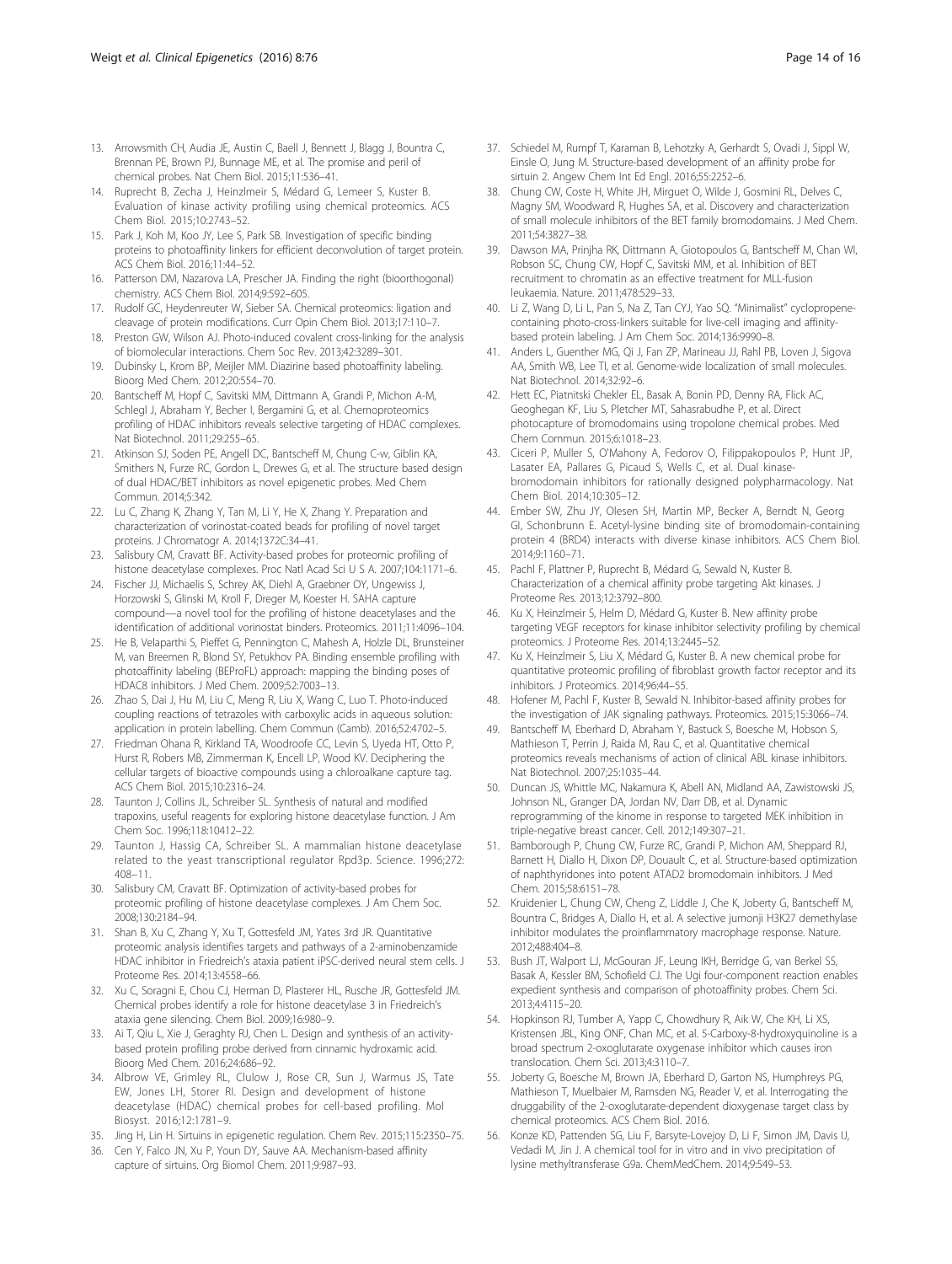- <span id="page-14-0"></span>57. Liu C, Yu Y, Liu F, Wei X, Wrobel JA, Gunawardena HP, Zhou L, Jin J, Chen X. A chromatin activity-based chemoproteomic approach reveals a transcriptional repressome for gene-specific silencing. Nat Commun. 2014;5:5733.
- 58. Vedadi M, Barsyte-Lovejoy D, Liu F, Rival-Gervier S, Allali-Hassani A, Labrie V, Wigle TJ, Dimaggio PA, Wasney GA, Siarheyeva A, et al. A chemical probe selectively inhibits G9a and GLP methyltransferase activity in cells. Nat Chem Biol. 2011;7:566–74.
- 59. Huang H, Lin S, Garcia BA, Zhao Y. Quantitative proteomic analysis of histone modifications. Chem Rev. 2015;115:2376–418.
- 60. Arrowsmith CH, Bountra C, Fish PV, Lee K, Schapira M. Epigenetic protein families: a new frontier for drug discovery. Nat Rev Drug Discov. 2012;11:384–400.
- 61. A-c G, Gstaiger M, Raught B, Aebersold R. Analysis of protein complexes using mass spectrometry. Nat Rev Mol Cell Biol. 2007;8:645–54.
- 62. Lamond AI, Uhlen M, Horning S, Makarov A, Robinson CV, Serrano L, Hartl FU, Baumeister W, Werenskiold AK, Andersen JS, et al. Advancing cell biology through proteomics in space and time (PROSPECTS). Mol Cell Proteomics. 2012;11:O112 017731.
- 63. Becher I, Dittmann A, Savitski MM, Hopf C, Drewes G, Bantscheff M. Chemoproteomics reveals time-dependent binding of histone deacetylase inhibitors to endogenous repressor complexes. ACS Chem Biol. 2014;9:1736–46.
- 64. Joshi P, Greco TM, Guise AJ, Luo Y, Yu F, Nesvizhskii AI, Cristea IM. The functional interactome landscape of the human histone deacetylase family. Mol Syst Biol. 2013;9:672.
- 65. Abdelkarim H, Brunsteiner M, Neelarapu R, Bai H, Madriaga A, van Breemen RB, Blond SY, Gaponenko V, Petukhov PA. Photoreactive "nanorulers" detect a novel conformation of full length HDAC3-SMRT complex in solution. ACS Chem Biol. 2013;8:2538–49.
- 66. Gavin AC, Hopf C. Protein co-membership and biochemical affinity purifications. Drug Discov Today Technol. 2006;3:325–30.
- 67. Dittmann A, Ghidelli-Disse S, Hopf C, Bantscheff M. Mapping protein complexes using covalently linked antibodies and isobaric mass tags. Methods Mol Biol. 2014;1156:279–91.
- 68. Collins MO, Choudhary JS. Mapping multiprotein complexes by affinity purification and mass spectrometry. Curr Opin Biotechnol. 2008;19:324–30.
- 69. Rodda DJ. Transcriptional regulation of Nanog by OCT4 and SOX2. J Biol Chem. 2005;280:24731–7.
- 70. Liang J, Wan M, Zhang Y, Gu P, Xin H, Jung SY, Qin J, Wong J, Cooney AJ, Liu D, Songyang Z. Nanog and Oct4 associate with unique transcriptional repression complexes in embryonic stem cells. Nat Cell Biol. 2008;10:731–9.
- 71. Lin Y, Wu Y, Li J, Dong C, Ye X, Chi Y-I, Evers BM, Zhou BP. The SNAG domain of Snail1 functions as a molecular hook for recruiting lysine-specific demethylase 1. EMBO J. 2010;29:1803–16.
- 72. Milne TA, Kim J, Wang GG, Stadler SC, Basrur V, Whitcomb SJ, Wang Z, Ruthenburg AJ, Elenitoba-Johnson KSJ, Roeder RG, Allis CD. Multiple interactions recruit MLL1 and MLL1 fusion proteins to the HOXA9 locus in leukemogenesis. Mol Cell. 2010;38:853–63.
- 73. Dunham WH, Mullin M, Gingras AC. Affinity-purification coupled to mass spectrometry: basic principles and strategies. Proteomics. 2012;12:1576–90.
- 74. Brizzard B. Epitope tagging. BioTechniques. 2008;44:693–5.
- 75. Bouwmeester T, Bauch A, Ruffner H, Angrand PO, Bergamini G, Croughton K, Cruciat C, Eberhard D, Gagneur J, Ghidelli S, et al. A physical and functional map of the human TNF-alpha/NF-kappa B signal transduction pathway. Nat Cell Biol. 2004;6:97–105.
- 76. Vermeulen M, Eberl HC, Matarese F, Marks H, Denissov S, Butter F, Lee KK, Olsen JV, Hyman AA, Stunnenberg HG, Mann M. Quantitative interaction proteomics and genome-wide profiling of epigenetic histone marks and their readers. Cell. 2010;142:967–80.
- 77. Poser I, Sarov M, Hutchins JRA, Hériché J-K, Toyoda Y, Pozniakovsky A, Weigl D, Nitzsche A, Hegemann B, Bird AW, et al. BAC TransgeneOmics: a highthroughput method for exploration of protein function in mammals. Nat Methods. 2008;5:409–15.
- 78. Song J, Hao Y, Du Z, Wang Z, Ewing RM. Identifying novel protein complexes in cancer cells using epitope-tagging of endogenous human genes and affinity-purification mass spectrometry. J Proteome Res. 2012;11:5630–41.
- 79. Varier RA, de Santa Pau CE, van der Groep P, Lindeboom RG, Matarese F, Mensinga A, Smits AH, Edupuganti RR, Baltissen MP, Jansen PW, et al. Recruitment of the mammalian histone-modifying EMSY complex to target genes is regulated by ZNF131. J Biol Chem. 2016;291:7313–24.
- 80. Avvakumov N, Côté J. The MYST family of histone acetyltransferases and their intimate links to cancer. Oncogene. 2007;26:5395–407.
- 81. Doyon Y, Cayrou C, Ullah M, Landry A-J, Côté V, Selleck W, Lane WS, Tan S, Yang X-J, Côté J. ING tumor suppressor proteins are critical regulators of chromatin acetylation required for genome expression and perpetuation. Mol Cell. 2006;21:51–64.
- 82. Lalonde ME, Avvakumov N, Glass KC, Joncas FH, Saksouk N, Holliday M, Paquet E, Yan K, Tong Q, Klein BJ, et al. Exchange of associated factors directs a switch in HBO1 acetyltransferase histone tail specificity. Genes Dev. 2013;27:2009–24.
- 83. Cao R, Zhang Y. The functions of E(Z)/EZH2-mediated methylation of lysine 27 in histone H3. Curr Opin Genet Dev. 2004;14:155–64.
- 84. Shen X, Liu Y, Hsu YJ, Fujiwara Y, Kim J, Mao X, Yuan GC, Orkin SH. EZH1 mediates methylation on histone H3 lysine 27 and complements EZH2 in maintaining stem cell identity and executing pluripotency. Mol Cell. 2008; 32:491–502.
- 85. Li G, Margueron R, Ku M, Chambon P, Bernstein BE, Reinberg D. Jarid2 and PRC2, partners in regulating gene expression. Genes Dev. 2010;24:368–80.
- 86. Putiri EL, Tiedemann RL, Liu C, Choi J-H, Robertson KD. Impact of human MLL/COMPASS and polycomb complexes on the DNA methylome. Oncotarget. 2014;5:6338–52.
- 87. van Nuland R, Smits AH, Pallaki P, Jansen PWTC, Vermeulen M, Timmers HTM. Quantitative dissection and stoichiometry determination of the human SET1/MLL histone methyltransferase complexes. Mol Cell Biol. 2013; 33:2067–77.
- 88. Zhao W, Kruse J-P, Tang Y, Jung SY, Qin J, Gu W. Negative regulation of the deacetylase SIRT1 by DBC1. Nature. 2008;451:587–90.
- 89. Vaziri H, Dessain SK, Eaton EN, Imai SI, Frye RA, Pandita TK, Guarente L, Weinberg RA. hSIR2SIRT1 functions as an NAD-dependent p53 deacetylase. Cell. 2001;107:149–59.
- Zhang Z-N, Chung S-K, Xu Z, Xu Y. Oct4 maintains the pluripotency of human embryonic stem cells by inactivating p53 through Sirt1-mediated deacetylation. Stem Cells. 2014;32:157–65.
- 91. Niwa H. How is pluripotency determined and maintained? Development. 2007;134:635–46.
- 92. van den Berg DLC, Snoek T, Mullin NP, Yates A, Bezstarosti K, Demmers J, Chambers I, Poot RA. An Oct4-centered protein interaction network in embryonic stem cells. Cell Stem Cell. 2010;6:369–81.
- 93. Itzen F, Greifenberg AK, Bösken CA, Geyer M. Brd4 activates P-TEFb for RNA polymerase II CTD phosphorylation. Nucleic Acids Res. 2014;42:7577–90.
- 94. Rahman S, Sowa ME, Ottinger M, Smith J, Shi Y, Harper JW, Howley PM. The Brd4 extraterminal domain confers transcription activation independent of pTEFb by recruiting multiple proteins, including NSD3. Mol Cell Biol. 2011; 31:2641–52.
- 95. Todd MAM, Picketts DJ. PHF6 interacts with the nucleosome remodeling and deacetylation (NuRD) complex. J Proteome Res. 2012;11:4326–37.
- 96. Lichty JJ, Malecki JL, Agnew HD, Michelson-Horowitz DJ, Tan S. Comparison of affinity tags for protein purification. Protein Expr Purif. 2005;41:98–105.
- 97. Puig O, Caspary F, Rigaut G, Rutz B, Bouveret E, Bragado-Nilsson E, Wilm M, Séraphin B. The tandem affinity purification (TAP) method: a general procedure of protein complex purification. Methods (San Diego, Calif). 2001; 24:218–29.
- 98. Unoki M, Kumamoto K, Harris CC. ING proteins as potential anticancer drug targets. Curr Drug Targets. 2009;10:442–54.
- 99. Gilbert TM, McDaniel SL, Byrum SD, Cades JA, Dancy BCR, Wade H, Tackett AJ, Strahl BD, Taverna SD. A PWWP domain-containing protein targets the NuA3 acetyltransferase complex via histone H3 lysine 36 trimethylation to coordinate transcriptional elongation at coding regions. Mol Cell Proteomics. 2014;13:2883–95.
- 100. Vicente-Muñoz S, Romero P, Magraner-Pardo L, Martinez-Jimenez CP, Tordera V, Pamblanco M. Comprehensive analysis of interacting proteins and genome-wide location studies of the Sas3-dependent NuA3 histone acetyltransferase complex. FEBS Open Bio. 2014;4:996–1006.
- 101. Taverna SD, Ilin S, Rogers RS, Tanny JC, Lavender H, Li H, Baker L, Boyle J, Blair LP, Chait BT, et al. Yng1 PHD finger binding to H3 trimethylated at K4 promotes NuA3 HAT activity at K14 of H3 and transcription at a subset of targeted ORFs. Mol Cell. 2006;24:785–96.
- 102. Souza PP, Völkel P, Trinel D, Vandamme J, Rosnoblet C, Héliot L, Angrand P-O. The histone methyltransferase SUV420H2 and heterochromatin proteins HP1 interact but show different dynamic behaviours. BMC Cell Biol. 2009;10:41–1.
- 103. Vandamme J, Volkel P, Rosnoblet C, Le Faou P, Angrand PO. Interaction proteomics analysis of polycomb proteins defines distinct PRC1 complexes in mammalian cells. Mol Cell Proteomics. 2011;10:M110 002642.